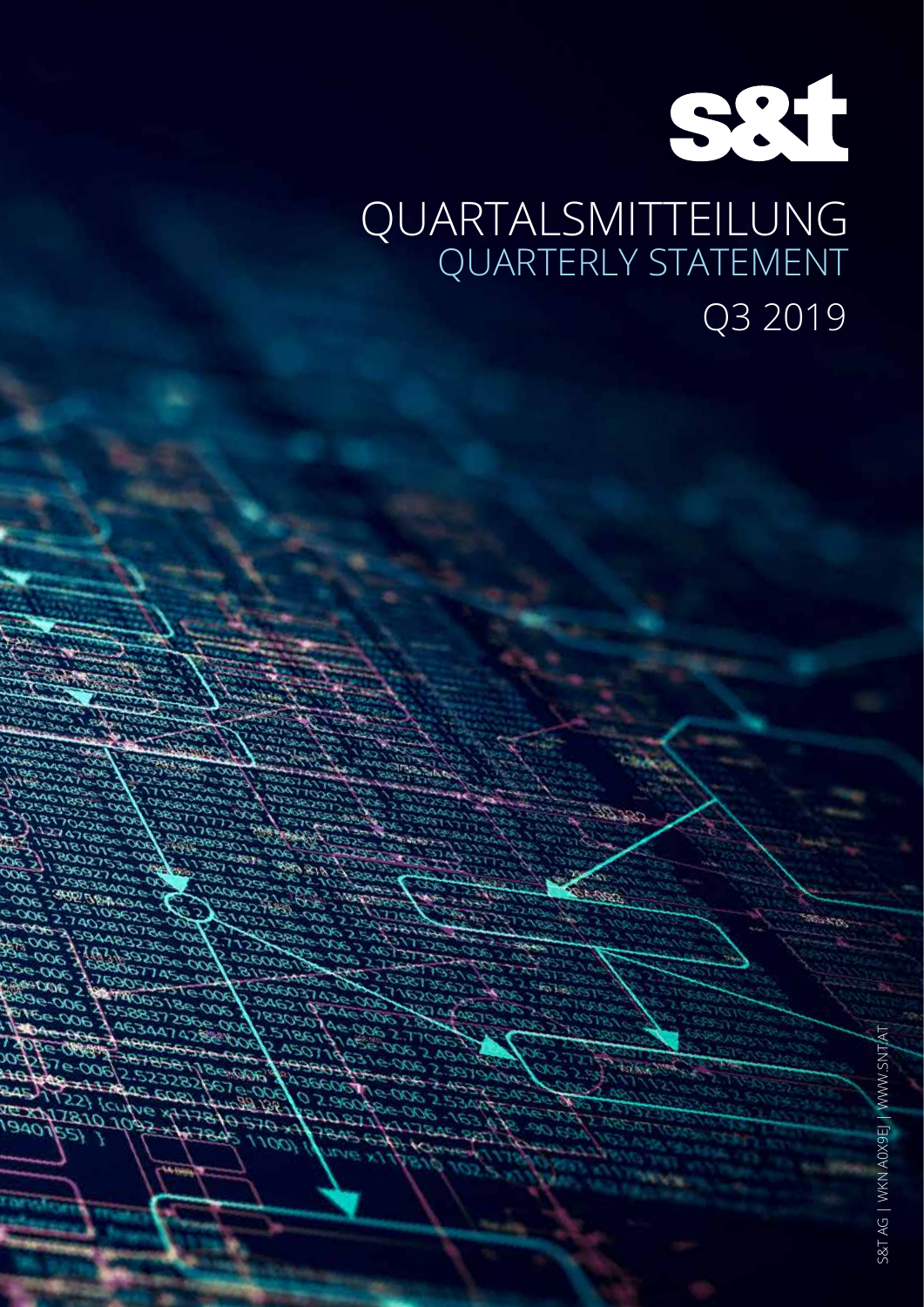# S&T IN ZAHLEN KEY FIGURES  $\blacktriangledown$

| EUR MIO.                                                                           | 9M 2019 | 9M 2018 |
|------------------------------------------------------------------------------------|---------|---------|
| Umsatzerlöse<br>Revenues                                                           | 753,2   | 660,0   |
| Bruttoergebnis<br>Gross profit                                                     | 279,9   | 235,9   |
| Personalaufwand<br>Personnel expenses                                              | 174,2   | 137,4   |
| Sonstige betriebliche Aufwendungen<br>Other operating expenses                     | 50,5    | 57,4    |
| <b>EBITDA</b><br>Earnings before interest, taxes, depreciation and amortization    | 71,7    | 57,2    |
| Abschreibungen<br>Depreciation and amortization                                    | 34,8    | 20,7    |
| EBIT vor Abschreibung aus PPA*<br>EBIT before PPA amortization*                    | 42,4    | 40,6    |
| Periodenergebnis nach Minderheitenanteil<br>Result after non-controlling interests | 29,0    | 25,6    |
| Operativer Cash Flow<br>Operating cash flow                                        | 4,5     | $-19,9$ |

| EUR MIO.                                                            | 30.09.2019 | 31.12.2018 |
|---------------------------------------------------------------------|------------|------------|
| Liquide Mittel<br>Cash and cash equivalents                         | 261,0      | 171,8      |
| Eigenkapital<br>Equity                                              | 370,1      | 367,3      |
| Eigenkapitalquote<br>Equity ratio                                   | 31,9%      | 43,3%      |
| Net Cash (+)/Nettoverschuldung (-)**<br>Net cash (+)/Net debt (-)** | $-105,4$   | 44,6       |
| Bilanzsumme<br>Balance sheet total                                  | 1.159,1    | 847.9      |
| Auftragsbestand<br><b>Backlog</b>                                   | 815,2      | 606,9      |
| Projekt-Pipeline<br>Project pipeline                                | 1.988,9    | 1.632,6    |
| Mitarbeiteranzahl***<br>Employees***                                | 4.880      | 4.248      |

Aufgrund der Darstellung in EUR Mio. können sich Rundungsdifferenzen zu den vorhergehenden Berichten ergeben. The depiction in EUR million can cause differences due to rounding off in relation to the previous reports.

\* EBIT bereinigt um Abschreibung aus Kaufpreisallokationen EBIT before amortization from purchase price allocations

\*\* Liquide Mittel abzüglich lang- und kurzfristiger finanzieller Verbindlichkeiten (inkl. Verbindlichkeiten aus Leasing) Cash and cash equivalents less non-current and current financial liabilities (incl. liabilities from leasing)

\*\*\* Mitarbeiteranzahl auf Vollzeitäquivalenz ohne karenzierte Mitarbeiter, Praktikanten und Lehrlinge (Vorjahreswert angepasst) Number of employees on full time equivalent basis without employees on maternity leave, trainees and apprentices (number of previous year adjusted)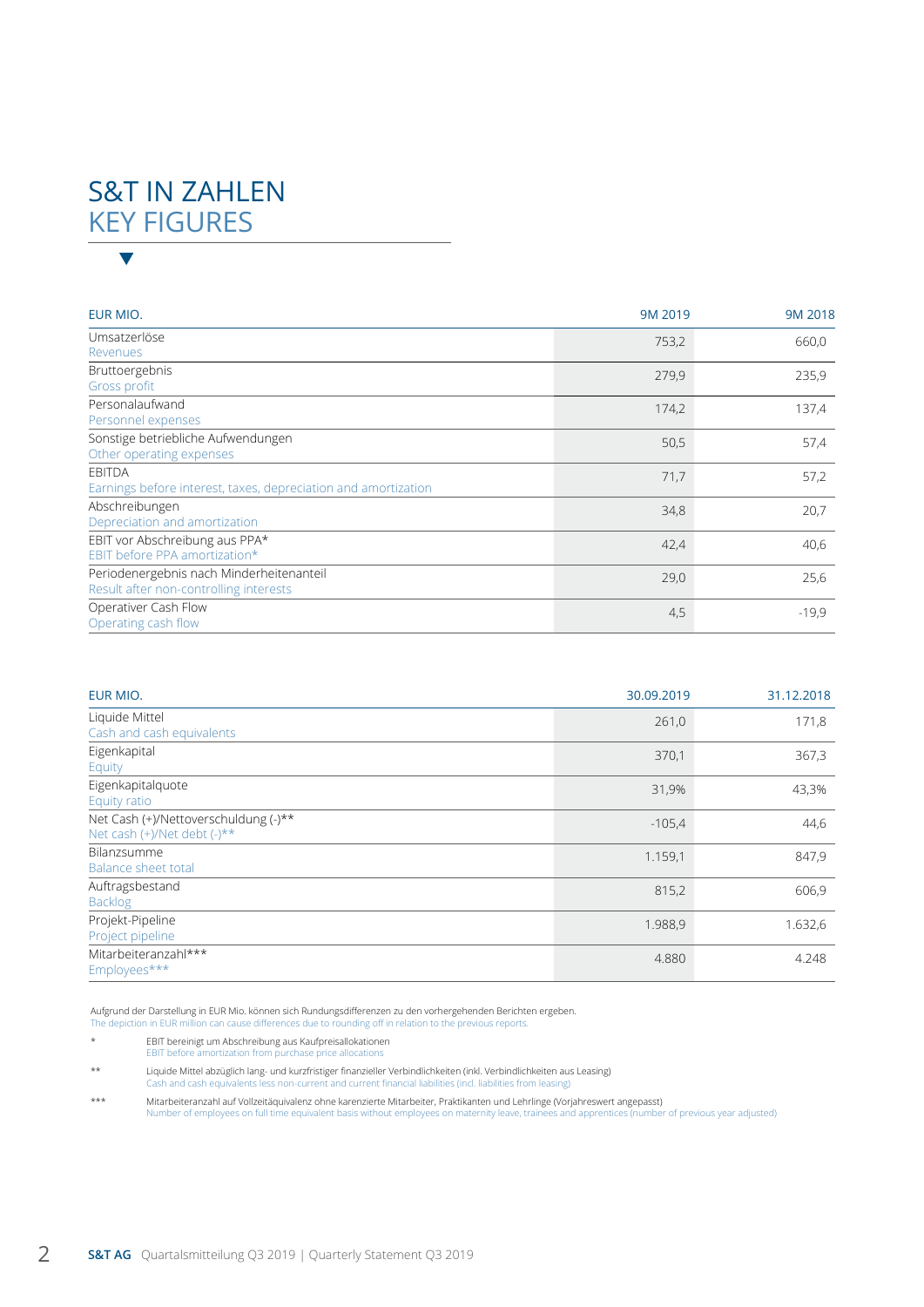# VORWORT FOREWORD



#### **S&T AUF PLAN FÜR 2019 – OPTIMIERUNGSPROGRAMM PEC ZEIGT ERSTE ERFOLGE!**

Auch im 3. Quartal und somit in den ersten neun Monaten 2019 konnten wir unser profitables Wachstum – seit nunmehr 10 Jahren – weiter fortsetzen. Nach 9 Monaten steht der Umsatz bei EUR 753 Mio. und das Ergebnis (EBITDA) bei EUR 72 Mio. Das entspricht einem Umsatzwachstum von 14% und einem Anstieg des EBITDA von 25% gegenüber dem Vorjahr. Im isolierten 3. Quartal war das Wachstum sogar noch stärker. Unsere Mitarbeiter haben erneut tolle Leistungen erbracht und unsere Kunden halten uns die Treue. Dafür möchte ich mich bedanken.

Drei Themen erscheinen mir im 3. Quartal besonders erwähnenswert:

- › Um die Organisation zu optimieren, haben wir im Juli 2019 unser PEC Programm (Profitabilität – Effizienz – Cashflow) mit dem Ziel gestartet, nachhaltig die Effizienz zu steigern und den Cashflow zu verbessern. Die vollständige Umsetzung wird rund ein Jahr dauern, aber bereits im abgelaufenen dritten Quartal konnten wir erste Früchte ernten: Wir haben unsere Lagerbestände reduziert und konnten verbesserte Vereinbarungen mit Kunden und Lieferanten schließen. Das Resultat: Der operative Cashflow stieg im dritten Quartal 2019 auf EUR 16 Mio., nach minus EUR 4 Mio. im Vorjahreszeitraum. Und dieser Wert wird sich aufgrund der laufenden Maßnahmen noch weiter verbessern – wir sind auf dem richtigen Weg.
- › Weiters haben wir im 3. Quartal die Akquisition der Kapsch Railway Sparte - mittlerweile firmierend unter "Kontron Transportation" – abgeschlossen. Ein Sanierungsfall mit hohen Verlusten. Und wie schon bei den Zukäufen der S&T seit 2012 bzw. der Kontron in 2016, gab es erhebliche Zweifel, ob wir den Turnaround schaffen können. Nun, wir sind im 3. Quartal mit der Sanierung gut vorangekommen und konnten für die Sparte bereits einen Design-Win von über EUR 40 Mio. verzeichnen. Unser Ziel, maximal EUR 5 Mio. Verlust in 2019 und leichte Gewinne in 2020, werden wir frühzeitig erreichen bzw. übererfüllen. Für 2020 gehen wir bei einem Umsatz von rund EUR 100 Mio. von einem EBITDA von fast 10% für die Kontron Transportation Sparte aus.
- › Und auch unser Technologieangebot für Industrial IoT (IIoT) haben wir im 3. Quartal weiter ausgebaut. Kontron Transportation trägt hier mit ihrer Technologie zu "Mission Critical Networks" sowie 300 erfahrenen Ingenieuren bei. Ferner unterzeichneten wir im Oktober die Übernahme der

### **S&T ON TRACK FOR 2019 – OPTIMIZATION PROGRAM PEC SHOWS FIRST SUCCESS!**

In the third quarter and thus in the first nine months of 2019, we were able to further continue our profitable growth – which we have now generated for 10 years. After 9 months, revenues stand at EUR 753 million and profitability (EBITDA) at EUR 72 million. This corresponds to revenue growth of 14% and an increase in EBITDA of 25% over the previous year. Growth was even stronger in the isolated third quarter. Our employees have once again delivered a great performance and our customers remain loyal to us. I would like to sincerely thank everyone for this.

Three topics seem particularly worth mentioning concerning the third quarter:

- › In order to optimize our organization, we launched our PEC program (profitability – efficiency – cash flow) in July 2019 with the goal of sustainably increasing efficiency and improving cash flow. Full implementation will take around a year, but we already reaped the first fruits after this third quarter: We reduced our inventories and were able to conclude improved agreements with customers and suppliers. The result: In the third quarter of 2019, operating cash flow rose to EUR 16 million, after minus EUR 4 million in the same period of the previous year. And this value will improve even further as a result of the ongoing measures – we are on the right track.
- › In addition, we completed the acquisition of the Kapsch Railway division - now operating under the name "Kontron Transportation" – in the third quarter. A restructuring case with high losses. And as with the acquisitions of S&T since 2012 and Kontron in 2016, there were considerable doubts as to whether we could achieve the turnaround. Well, we made good progress with the turnaround in the third quarter and have already achieved a design win of over EUR 40 million in 2019 for the division. Our target of maximum loss of EUR 5 million in 2019 and slight profits in 2020 will be achieved or exceeded even early. For 2020, we expect revenues of around EUR 100 million and an EBITDA of almost 10% for the Kontron Transportation division.
- › We also further expanded our technology offering for Industrial IoT (IIoT) in the third quarter. Kontron Transportation contributes here with its technology for "Mission Critical Networks" and 300 experienced engineers. In October, we also signed the acquisition of AIS Automation GmbH, a Dresden-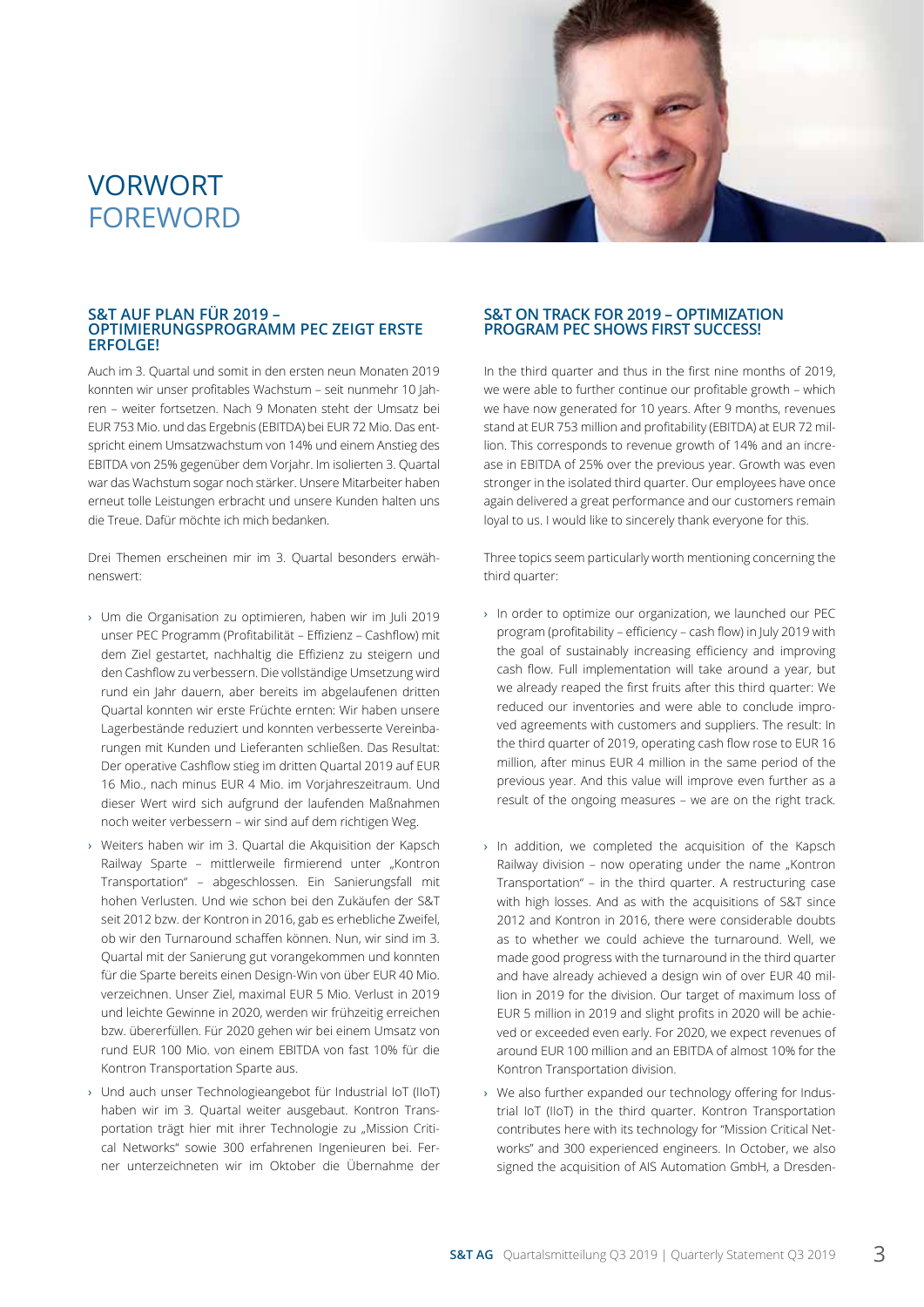

AIS Automation GmbH, einem Dresdner Software Spezialist mit über 100 hochqualifizierten Ingenieuren, um unser SUSiEtec Portfolio zu erweitern. Dazu haben wir zudem unsere Ressourcen um weitere 60 Ingenieure aufgestockt und bilden über 100 Lehrlinge aus. Humankapital ist der wichtigste Treibstoff bei Technologiefirmen – daher bauen wir es konsequent aus.

Unsere weiterhin gute Auftragslage – nach 9 Monaten lag die Projekt-Pipeline mit EUR 1,99 Mrd. 22% über dem Wert zu Jahresbeginn, der Auftragsbestand kletterte um 34% auf EUR 815 Mio. – und unser erfolgreiches PEC Programm lassen uns weiterhin zuversichtlich in die Zukunft schauen: Daher bestätigen wir unsere Ziele für 2019 von rund EUR 1,145 Mrd. Umsatz, wobei wir die geplante Marke von EUR 100 Mio. Profitabilität (EBITDA) sogar übertreffen werden. Der operative Cashflow soll bei rund EUR 60 Mio. liegen. Auch unserem Mittelfristziel im Rahmen der Agenda 2023 – unseren Umsatz auf EUR 2 Mrd. gegenüber 2018 zu verdoppeln – sind wir einen Schritt nähergekommen. Die S&T ist somit voll auf Plan mit ihren gesteckten Zielen!

Hannes Niederhauser CEO

based software specialist with over 100 highly qualified engineers, in order to expand our SUSiEtec portfolio. In addition, we have increased our resources by a further 60 engineers and are training more than 100 apprentices. Human capital is the most important fuel for technology companies – which is why we are consistently expanding it.

Our backlog situation remains good – after nine months, the project pipeline amounted to EUR 1,99 billion and thus was around 22% higher than at the beginning of the year, the order backlog climbed 34% to EUR 815 million – and our successful PEC program allows us to look to the future with confidence: We are therefore confirming our targets for 2019 of around EUR 1.145 billion in revenues, and we will even exceed the planned EUR 100 million in profitability (EBITDA). Operating cash flow is expected to around EUR 60 million. We have also come a step closer to our medium-term goal under the Agenda 2023, to double our revenues to EUR 2 billion compared with 2018. S&T is thus fully on track with its targets!

Hannes Niederhauser CEO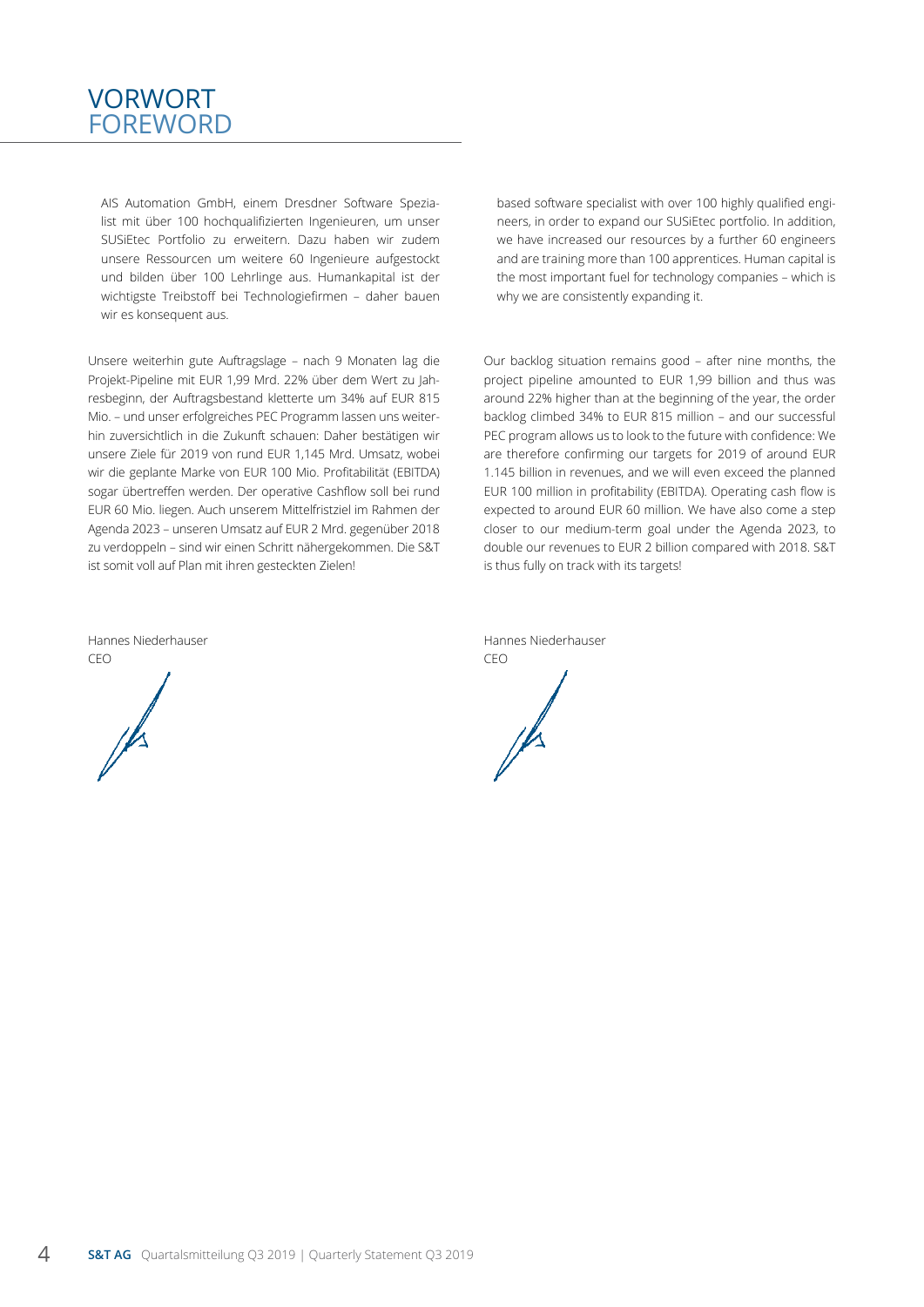### **S&T AG NACH NEUN MONATEN AUF PLAN**

Die ersten neun Monate des laufenden Geschäftsjahres verliefen sowohl betreffend Umsatzentwicklung als auch betreffend EBITDA nach Plan: Der Umsatz erhöhte sich gegenüber dem Vergleichszeitraum des Vorjahres um 14% (Vj.: EUR 660,0 Mio. | 9M 2019: EUR 753,2 Mio.). Das EBITDA stieg im selben Zeitraum um mehr als 25% von EUR 57,2 Mio. auf EUR 71,7 Mio., wobei neben der positiven operativen Geschäftsentwicklung auch die Auswirkungen aus der Erstanwendung des neuen Bilanzierungsstandards IFRS 16 (Leasingverhältnisse) ab 1. Jänner 2019 zum Anstieg beitrugen.

Der Umsatz des isolierten dritten Quartals 2019 wuchs gegenüber dem Vergleichszeitraum des Geschäftsjahres 2018 um 17% von EUR 237,3 Mio. auf EUR 279,4 Mio. Dabei konnte auch das Bruttoergebnis im Vorjahresvergleich um knapp 30% von EUR 81,1 Mio. auf EUR 105,4 Mio. gesteigert werden, was einem Anstieg der Bruttomarge von 34,2% auf 37,7% entspricht. Diese positive Entwicklung ist insbesondere auf den geänderten Portfoliomix und den stärker werdenden Softwareanteil in der S&T Gruppe zurückzuführen. Damit konnte im abgelaufenen Quartal ein EBITDA von EUR 27,4 Mio. (Vj.: EUR 20,5 Mio.) erzielt werden.

Insbesondere führte die Erhöhung des Bruttoergebnisses sowie die Reduktion der Ergebnisanteile der Minderheitengesellschafter zu einem Anstieg des Konzernergebnisses (nach Minderheitenanteilen) von EUR 9,3 Mio. auf EUR 10,8 Mio. für das isolierte dritte Quartal 2019 bzw. von EUR 25,6 Mio. auf EUR 29,0 Mio. für die neun Monate des aktuellen Geschäftsjahres. Der Gewinn je Aktie erhöhte sich auf 44 Cent im Berichtszeitraum des laufenden Geschäftsjahres (9M 2018: 40 Cent).

### **ALLE GESCHÄFTSSEGMENTE OPERATIV POSITIV – "IOT SOLUTIONS AMERICA" LEICHT VERBESSERT**

Die Steuerung der S&T Unternehmensgruppe erfolgt in folgenden drei Segmenten:

- » "IT Services": In diesem Segment sind sämtliche Aktivitäten des IT-Dienstleistungsgeschäftes der Regionen Zentral- und Osteuropa gebündelt.
- › "IoT Solutions Europe": Dieses Segment konzentriert sich auf die Entwicklung sicherer Lösungen durch ein kombiniertes Portfolio aus Hardware, Middleware und Services in den Bereichen Internet der Dinge (IoT) und Industrie 4.0. Das seit Beginn des laufenden Geschäftsjahres als "IoT Solutions Europe" geführte Segment ist auf die Märkte in Europa und Teilen Asiens ausgerichtet.
- › "IoT Solutions America": Dieses Segment beinhaltet die Geschäftstätigkeit des ehemaligen Segments "Embedded Systems" und wurde Anfang 2019 aufgrund des adaptierten

### **S&T AG PROCEEDING ACCORDING TO PLANS AFTER NINE MONTHS**

The first nine months of the current financial year proceeded according to plans in terms of both revenue development and EBITDA. Revenue rose on a y-on-y basis by 14% (9M 2018: EUR 660.0 million | 9M 2019: EUR 753.2 million). The nine months' EBITDA increased by 25%, going from 2018's EUR 57.2 million to EUR 71.7 million. This rise is, next to the positive development of business, partially attributable to the effects of the first time application of the new IFRS 16 (leases) as of January 1, 2019.

Revenue in the isolated third quarter of 2019 grew by 17%, going from the third quarter of financial year 2018's EUR 237.3 million to EUR 279.4 million. Encompassed in this increase was gross profit, which rose y-on-y by some 30%, climbing from EUR 81.1 million to EUR 105.4 million. This yielded a rise in gross margin, which went from 34.2% to 37.7%. This positive development is especially due to the changes made in the portfolio mix and an increase of the software portion within the S&T Group. These factors enabled the achieving in the last quarter of an EBITDA of EUR 27.4 million (PY: EUR 20.5 million).

It was especially due to the rise of gross profit and to the decrease of the result attributable to owners of non-controlling interests that led to an increase in net income (after non-controlling interests) from the 2018 third quarter's EUR 9.3 million to 2019's EUR 10.8 million. A similar increase is shown by the nine month figures, which went from 2018's EUR 25.6 million to EUR 29.0 million in financial year 2019. Earnings per share increased to 44 cents in nine month period 2019 (9M 2018: 40 cents).

### **ALL BUSINESS SEGMENTS OPERATING POSITIVELY – "IOT SOLUTIONS AMERICA" SLIGHTLY IMPROVED**

The S&T Group employs three segments to manage its business:

- › "IT Services": Comprised in this segment are all IT services and related activities supplied in Central and Eastern Europe.
- › "IoT Solutions Europe": This segment focuses its operations on the developing of secure solutions featuring combinations of such items in its portfolio as hardware, middleware and services. These are supplied to the Internet of Things (IoT) and Industry 4.0 sectors. Known as "IoT Solutions Europe" since the beginning of financial year 2019, the segment concentrates on serving markets in Europa and parts of Asia.
- › "IoT Solutions America": This segment handles the business undertaken by the former "Embedded Systems" segment. At the beginning of 2019, the change of its product portfolio –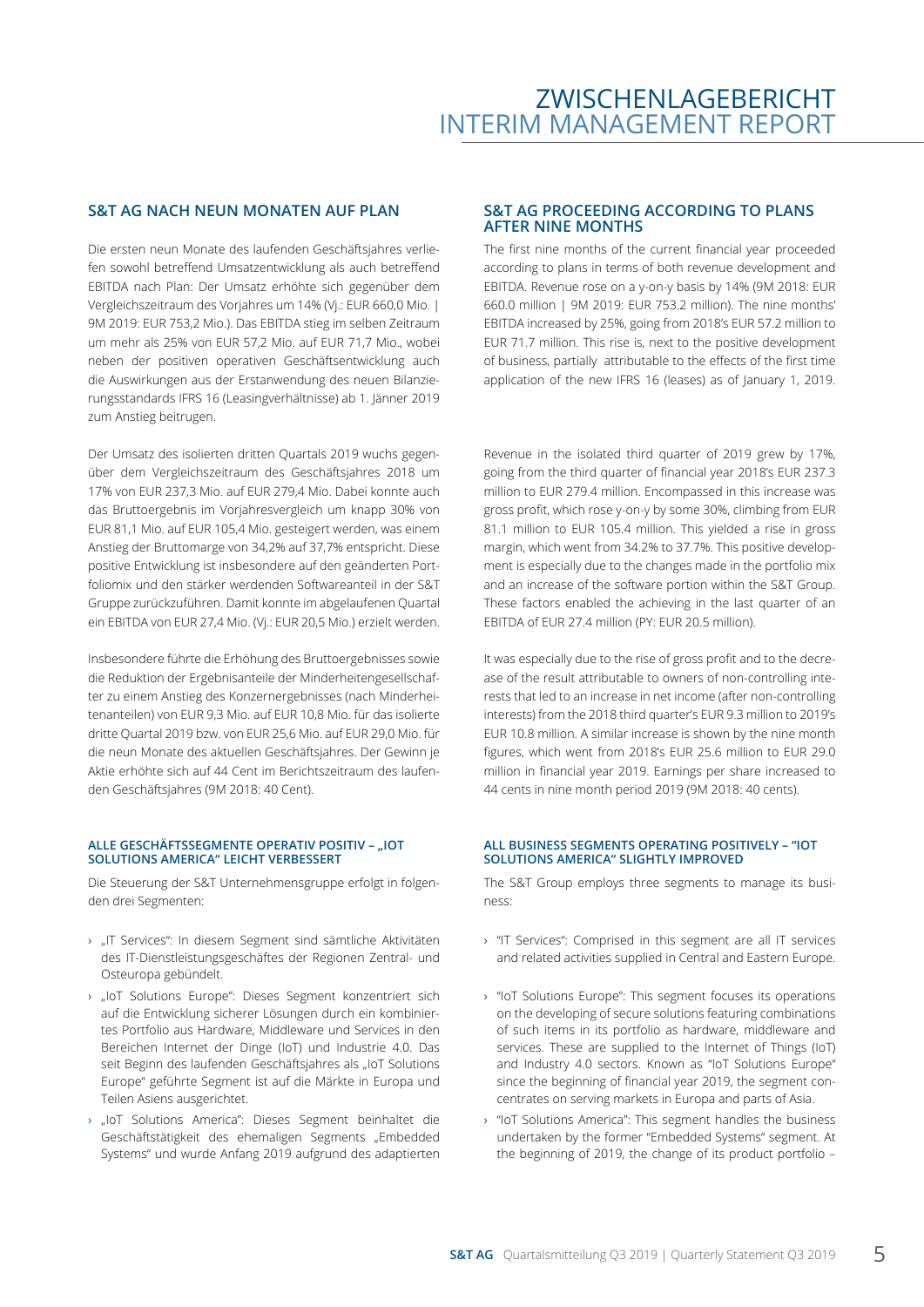Produktportfolios und des stetig erhöhten Software-Anteils in das Segment "IoT Solutions America" umbenannt. Darin sind die Tätigkeiten in den vertikalen Märkten Transport und Luftfahrt sowie Kommunikation der Region Nordamerika gebündelt.

including the steadily rising share of its business constituted by software – caused the segment to be renamed "IoT Solutions America". Encompassed in this are the vertical markets of transport and aviation, and, as well, communication in North America.

| (IN EUR MIO.)                                | <b>IT SERVICES</b> |         | <b>IOT SOLUTIONS</b><br><b>EUROPE</b> |         | <b>IOT SOLUTIONS</b><br><b>AMERICA</b> |         | <b>TOTAL</b> |         |  |
|----------------------------------------------|--------------------|---------|---------------------------------------|---------|----------------------------------------|---------|--------------|---------|--|
|                                              | 9M 2019            | 9M 2018 | 9M 2019                               | 9M 2018 | 9M 2019                                | 9M 2018 | 9M 2019      | 9M 2018 |  |
| Umsatzerlöse gesamt<br><b>Total revenues</b> | 337,6              | 299,6   | 382,1                                 | 300,2   | 116,5                                  | 122,8   | 836,2        | 722,6   |  |
| Innenumsatz<br>Internal revenues             | $-13,6$            | $-10,6$ | $-60,3$                               | $-45,1$ | $-9,1$                                 | $-6,9$  | $-83,0$      | $-62,6$ |  |
| Umsatzerlöse<br><b>Revenues</b>              | 324,0              | 288,9   | 321,8                                 | 255,1   | 107,4                                  | 115,9   | 753,2        | 660,0   |  |
| <b>EBITDA</b><br><b>EBITDA</b>               | 24,5               | 14,7    | 41,5                                  | 34,5    | 5,7                                    | 7,9     | 71,7         | 57,2    |  |

| (IN EUR MIO.)                                |         | <b>IT SERVICES</b> |         | <b>TOTAL</b><br><b>IOT SOLUTIONS</b><br><b>IOT SOLUTIONS</b><br><b>EUROPE</b><br><b>AMERICA</b> |         |         |         |         |
|----------------------------------------------|---------|--------------------|---------|-------------------------------------------------------------------------------------------------|---------|---------|---------|---------|
|                                              | Q3 2019 | Q32018             | Q3 2019 | Q32018                                                                                          | Q3 2019 | Q3 2018 | Q3 2019 | Q3 2018 |
| Umsatzerlöse gesamt<br><b>Total revenues</b> | 124,6   | 99,6               | 144.9   | 114,9                                                                                           | 38,6    | 45,2    | 308,1   | 259,7   |
| Innenumsatz<br>Internal revenues             | $-4,6$  | $-3,6$             | $-21,6$ | $-15,5$                                                                                         | $-2,5$  | $-3,3$  | $-28,7$ | $-22,4$ |
| Umsatzerlöse<br>Revenues                     | 120,0   | 96,0               | 123,3   | 99,4                                                                                            | 36,1    | 41,9    | 279,4   | 237,3   |
| <b>EBITDA</b><br><b>EBITDA</b>               | 9,6     | 5,2                | 15,0    | 12,8                                                                                            | 2,8     | 2,5     | 27,4    | 20,5    |

Zum externen Gesamtumsatz trug das Segment "IT Services" in den ersten neun Monaten 43,0%, das Segment "IoT Solutions Europe" 42,7% und das Segment "IoT Solutions America" rund 14,3% bei. Das EBITDA des Segments "IT Services" stieg gegenüber dem Vorjahr in den drei Quartalen 2019 von EUR 14,7 Mio. auf EUR 24,5 Mio., was neben der operativen Verbesserung und den allgemeinen IFRS 16 Effekten insbesondere den zusätzlich eingeführten Konzernumlagen geschuldet ist. Im Segment "IoT Solutions Europe" erhöhte sich das EBITDA im gleichen Zeitraum von EUR 34,5 Mio. auf EUR 41,5 Mio. Somit wurden in den ersten neun Monaten 2019 rund 58% des EBITDA der S&T Gruppe im Segment "IoT Solutions Europe" erwirtschaftet. Des Weiteren entfielen für die ersten neun Monate 2019 EUR 5,7 Mio. (Vj.: EUR 7,9 Mio.) des EBITDA der S&T Gruppe auf das Segment "IoT Solutions America", was einen Rückgang gegenüber den ersten neun Monaten 2018 darstellt, jedoch eine leichte Verbesserung

Of the total external revenue in the first nine months, the "IT Services" segment contributed 43.0%, the "IoT Solutions Europe" segment 42.7%, and the "IoT Solutions America" segment some 14.3%. On a y-on-y basis, the EBITDA of the "IT Services" segment for the first nine months rose from 2018's EUR 14.7 million to EUR 24.5 million. This rise is attributable to the improvement of operations, to IFRS 16-caused effects, and to the incorporation of additional group charges. The "IoT Solutions Europe" segment increased its nine months' EBITDA from EUR 34.5 million to EUR 41.5 million. This means that some 58% of the EBITDA earned by the S&T Group in the first nine months of financial year 2019 stemmed from the "IoT Solutions Europe" segment. A further EUR 5.7 million (PY: EUR 7.9 million) of the nine months' EBITDA of the S&T Group came from the "IoT Solutions America" segment, translating into a y-on-y decline. The third quarter's figure was, however, slightly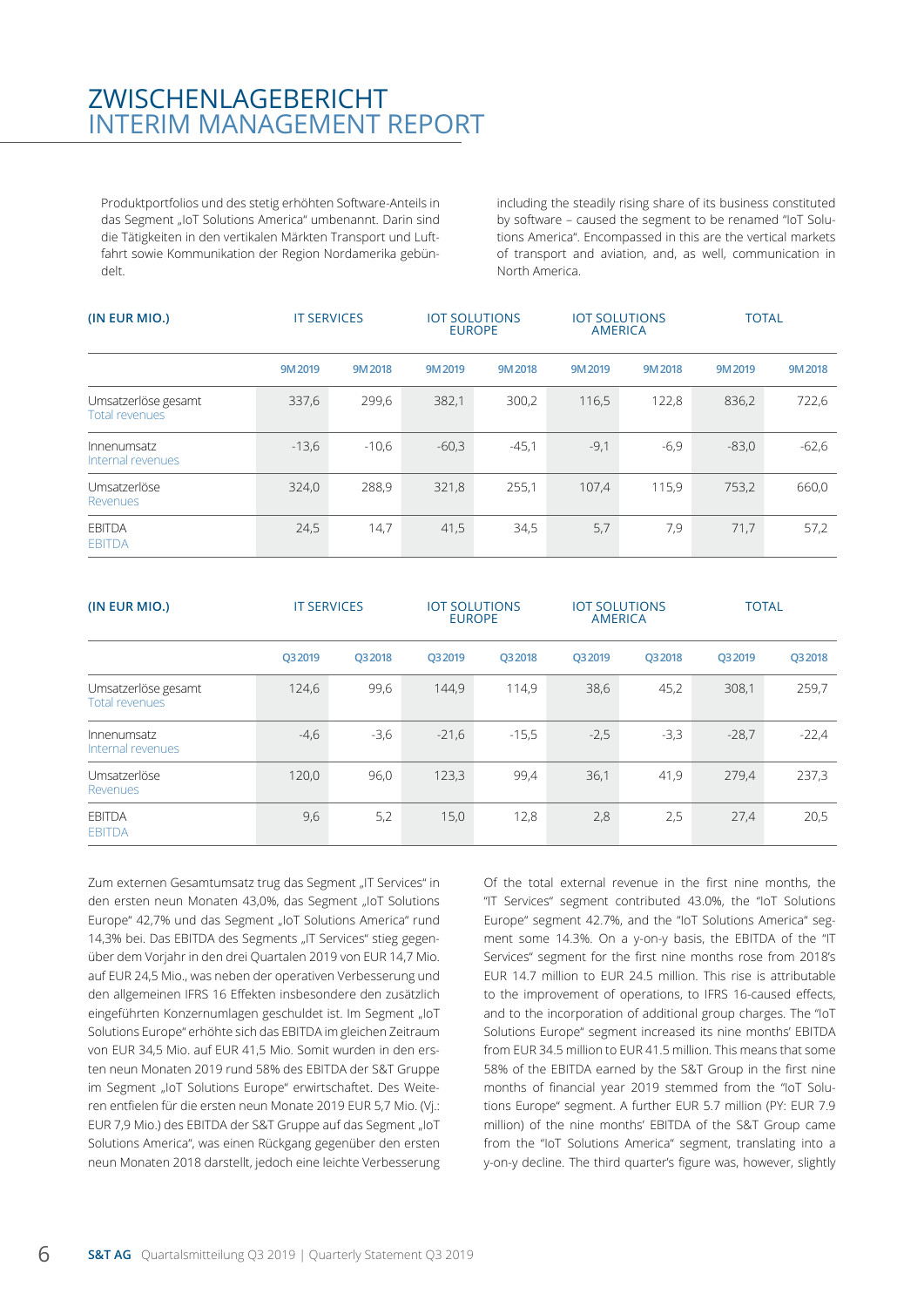

im Vergleich zum dritten Quartal 2018 bedeutet. Auf Grund der zahlreichen neuen Design-Wins und der positiven Entwicklung in der Zusammenarbeit zwischen der Kontron America und Kontron Canada geht die S&T AG von einem Anstieg des Ergebnisses in diesem Segment im verbleibenden Geschäftsjahr 2019 und auch 2020 fortfolgend aus.

**SOLIDE VERMÖGENSLAGE, ERSTE ERFOLGE IN BEZUG AUF CASHFLOW UND WORKING CAPITAL OPTIMIERUNG**

Die Vermögens- und Liquiditätslage des laufenden Geschäftsjahres verbesserte sich weiter: Das Eigenkapital stieg von EUR 367,3 Mio. zum 31. Dezember 2018 auf EUR 370,1 Mio. zum 30. September 2019. Wobei auf Grund der signifikanten Erhöhung der Bilanzsumme durch die Aufnahme des Schuldscheindarlehens, der Anwendung der Bestimmungen des IFRS 16 sowie der Erstkonsolidierung insbesondere der Kapsch CarrierCom Gruppe, die Eigenkapitalquote von 43,3% zum Jahresende 2018 auf 31,9% zum 30. September 2019 absank. Die Barmittel betrugen zum Stichtag EUR 261,0 Mio. (31. Dezember 2018: EUR 171,8 Mio.), während sich die kurz- und langfristigen finanziellen Verbindlichkeiten auf EUR 309,9 Mio. (31. Dezember 2018: EUR 119,1 Mio.) beliefen, was insbesondere auf das im April 2019 platzierte Schuldscheindarlehen in Höhe von EUR 160 Mio. zurückzuführen ist.

Der operative Cashflow verbesserte sich im dritten Quartal 2019 deutlich von minus EUR 4,0 Mio. im Vorjahr auf plus EUR 16,2 Mio. Für die ersten neun Monate 2019 bedeutet dies im Vorjahresvergleich einen Anstieg von minus EUR 19,9 Mio. auf plus EUR 4,5 Mio. Durch die Maßnahmen des "PEC Programmes" soll der operative Cashflow für das Geschäftsjahr 2019 und auch für die Folgejahre weiter verbessert werden. Der Personalstand lag zum 30. September 2019 bei 4.880 Mitarbeitern gegenüber 4.248 Mitarbeitern zum 31. Dezember 2018.

higher than that of the third quarter of 2018. The large number of new design wins and the positive development of the cooperation between Kontron America and Kontron Canada is causing S&T AG to predict a rise in this segment's results during the rest of financial year 2019, in 2020 and the following.

### **SOLID ASSETS, INITIAL SUCCESS IN THE AREAS OF CASH FLOW AND WORKING CAPITAL OPTIMIZATION**

During the current financial year, S&T's net asset position and liquidity continued to improve. Equity rose from EUR 367.3 million as of December 31, 2018 to EUR 370.1 million as of September 30, 2019. With this primarily being caused by the significant increase of the balance sheet total – itself due to the taking up of the bonded loan, the application of IFRS 16 and first time consolidations especially of the Kapsch CarrierCom group – the equity rate fell from 43.3% as of the end of 2018 to 31.9% as of September 30, 2019. As of this date of reporting, cash and cash equivalents came to EUR 261.0 million (December 31, 2018: EUR 171.8 million). Current and non-current financial liabilities amounted to EUR 309,9 million (December 31, 2018: EUR 119.1 million). This is primarily due to the bonded loan issued in April 2019 and coming to EUR 160 million.

The operating cash flow substantially improved in the third quarter, going from the previous financial year's minus EUR 4.0 million to EUR 16.2 million in this year. On a y-on-y basis, the nine months' figures show a rise from minus EUR 19.9 million to plus EUR 4.5 million. The implementation of the PEC Program's measures is being undertaken to further improve the operating cash flow for financial year 2019 and for the years to come. As of September 30, 2019, 4,880 employees worked for the S&T Group, as opposed to 4,248 employees as of December 31, 2018.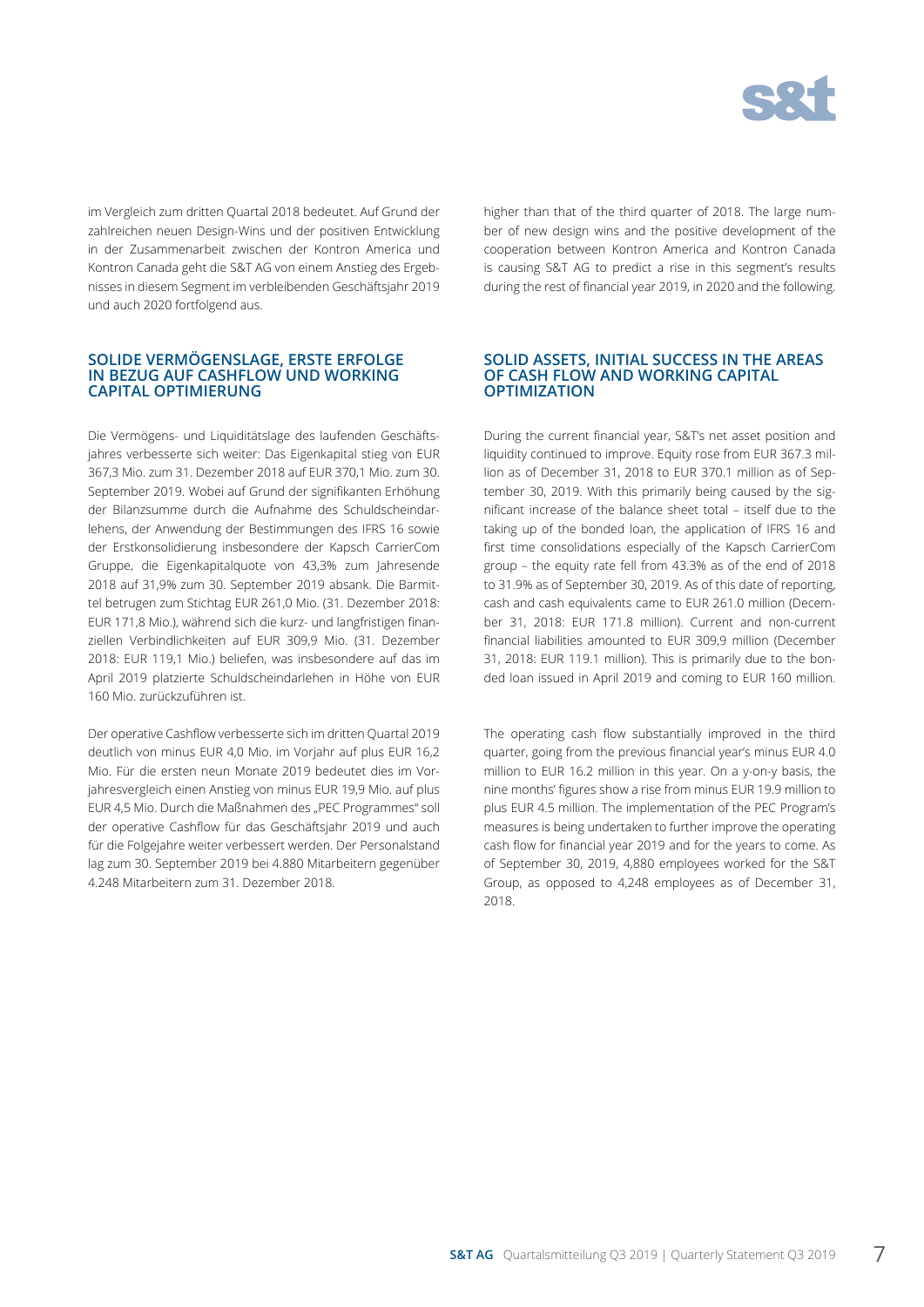# CONSOLIDATED INCOME STATEMENT KONZERN-GEWINN- UND VERLUSTRECHNUNG

| KONZERN-GEWINN- UND VERLUSTRECHNUNG<br><b>CONSOLIDATED INCOME STATEMENT</b>                                                                                                                                                       | 9M 2019<br><b>TEUR</b> | 9M 2018<br><b>TEUR</b> | Q3 2019<br><b>TEUR</b> | Q3 2018<br><b>TEUR</b> |
|-----------------------------------------------------------------------------------------------------------------------------------------------------------------------------------------------------------------------------------|------------------------|------------------------|------------------------|------------------------|
| Umsatzerlöse Revenues                                                                                                                                                                                                             | 753.201                | 659.981                | 279.425                | 237.315                |
| Aktivierte Entwicklungskosten Capitalized development costs                                                                                                                                                                       | 11.224                 | 11.105                 | 4.193                  | 3.831                  |
| Sonstige betriebliche Erträge Other income                                                                                                                                                                                        | 5.339                  | 4.933                  | 2.205                  | 2.775                  |
| Aufwendungen für Material und sonstige bezogene Leistungen<br>Expenses for materials and other services purchased                                                                                                                 | -473.333               | $-424.075$             | $-174.024$             | $-156.190$             |
| Personalaufwand Personnel expenses                                                                                                                                                                                                | $-174.186$             | $-137.351$             | $-62.787$              | $-48.718$              |
| Abschreibungen Depreciation and amortization                                                                                                                                                                                      | $-34.794$              | $-20.719$              | $-12.901$              | $-7.123$               |
| Sonstige betriebliche Aufwendungen Other operating expenses                                                                                                                                                                       | $-50.545$              | $-57.406$              | $-21.631$              | $-18.496$              |
| Ergebnis aus der betrieblichen Tätigkeit Result from operations                                                                                                                                                                   | 36.906                 | 36.468                 | 14.480                 | 13.394                 |
| Finanzerträge Finance income                                                                                                                                                                                                      | 860                    | 788                    | 450                    | 185                    |
| Finanzaufwendungen Finance expenses                                                                                                                                                                                               | $-5.772$               | $-4.551$               | $-2.717$               | $-1.144$               |
| <b>Finanzergebnis Financial result</b>                                                                                                                                                                                            | $-4.912$               | $-3.763$               | $-2.267$               | -959                   |
| Anteil am Ergebnis assoziierter Unternehmen Result from associated companies                                                                                                                                                      | $-12$                  | 1                      | $-4$                   | 3                      |
| <b>Ergebnis vor Ertragsteuern Earnings before taxes</b>                                                                                                                                                                           | 31.982                 | 32.706                 | 12.209                 | 12.432                 |
| Ertragsteuern Income taxes                                                                                                                                                                                                        | $-3.963$               | $-5.384$               | $-1.540$               | $-2.330$               |
| Konzernergebnis Net income                                                                                                                                                                                                        | 28.019                 | 27.322                 | 10.669                 | 10.102                 |
| Periodenergebnis zurechenbar den Anteilsinhabern ohne beherrschenden Einfluss<br>Results from the period attributable to owners of non-controlling interests                                                                      | $-1.028$               | 1.731                  | $-173$                 | 755                    |
| Periodenergebnis zurechenbar den Anteilsinhabern der Muttergesellschaft<br>Results from the period attributable to owners of interests in parent company                                                                          | 29.047                 | 25.591                 | 10.842                 | 9.347                  |
| Ergebnis je Aktie (unverwässert)<br>Earnings per share (undiluted)                                                                                                                                                                | 0,44                   | 0,40                   | 0,16                   | 0,15                   |
| Ergebnis je Aktie (verwässert)<br>Earnings per share (diluted)                                                                                                                                                                    | 0,43                   | 0,40                   | 0,16                   | 0,14                   |
| Durchschnittlich im Umlauf befindliche Aktien in Tausend (unverwässert)<br>Average number of shares in circulation (in thousands, undiluted)                                                                                      | 66.038                 | 63.741                 | 66.042                 | 64.119                 |
| Durchschnittlich im Umlauf befindliche Aktien in Tausend (verwässert)<br>Average number of shares in circulation (in thousands, diluted)                                                                                          | 67.076                 | 64.029                 | 67.080                 | 64.186                 |
| KONZERN-GESAMTPERIODENERFOLGSRECHNUNG<br>STATEMENT OF OTHER COMPREHENSIVE INCOME                                                                                                                                                  | 9M 2019<br><b>TEUR</b> | 9M 2018<br><b>TEUR</b> | Q3 2019<br><b>TEUR</b> | Q3 2018<br><b>TEUR</b> |
| <b>KONZERNERGEBNIS NET INCOME</b>                                                                                                                                                                                                 | 28.019                 | 27.322                 | 10.669                 | 10.102                 |
| Beträge, die nicht in die Gewinn- und Verlustrechnung umgegliedert werden<br>Items that will not be reclassified to profit or loss                                                                                                |                        |                        |                        |                        |
| Neubewertungen gemäß IAS 19<br>Remeasurement according to IAS 19                                                                                                                                                                  |                        |                        |                        |                        |
| Gewinne(+)/Verluste(-) aus Neubewertung<br>Gains (+)/losses(-) from remeasurement                                                                                                                                                 | $\overline{0}$         | $-28$                  | $\mathbf 0$            | 1                      |
| Beträge, die ggf. in künftigen Perioden in die Gewinn- und Verlustrechnung<br>umgegliedert werden<br>Items that may be subsequently reclassified to profit or loss                                                                |                        |                        |                        |                        |
| Unrealisierte Gewinne/Verluste aus der Währungsumrechnung<br>Unrealized gains/losses from currency translation                                                                                                                    | 4.054                  | 942                    | 3.064                  | 492                    |
| Wertminderung von FK-Instrumenten die zum beizulegenden Zeitwert über<br>das sonstige Ergebnis bewertet werden<br>Net loss on debt Instruments at fair value through other comprehensive income                                   | $-17$                  | -82                    | $\overline{0}$         | $\mathbf{0}$           |
| Ergebnis aus der Neubewertung von Finanzinstrumenten, die zum Fair Value über<br>das sonstige Ergebnis bewertet werden<br>Results from remeasurement of financial instruments at fair value through other<br>comprehensive income | 0                      | $\mathbf{0}$           | $\overline{0}$         | $-3$                   |
|                                                                                                                                                                                                                                   | 4.037                  | 860                    | 3.064                  | 489                    |
| Sonstiges Ergebnis Other comprehensive income                                                                                                                                                                                     | 4.037                  | 832                    | 3.064                  | 490                    |
| Konzern-Gesamtperiodenerfolg Total other comprehensive income                                                                                                                                                                     | 32.056                 | 28.154                 | 13.733                 | 10.592                 |
|                                                                                                                                                                                                                                   |                        |                        |                        |                        |
| davon entfallen auf of which attributable to                                                                                                                                                                                      |                        |                        |                        |                        |
| Anteilsinhaber ohne beherrschenden Einfluss Owners of non-controlling interests<br>Anteilsinhaber der Muttergesellschaft Owners of interests in parent company                                                                    | $-355$<br>32.411       | 1.752<br>26.402        | 129<br>13.604          | 422<br>10.170          |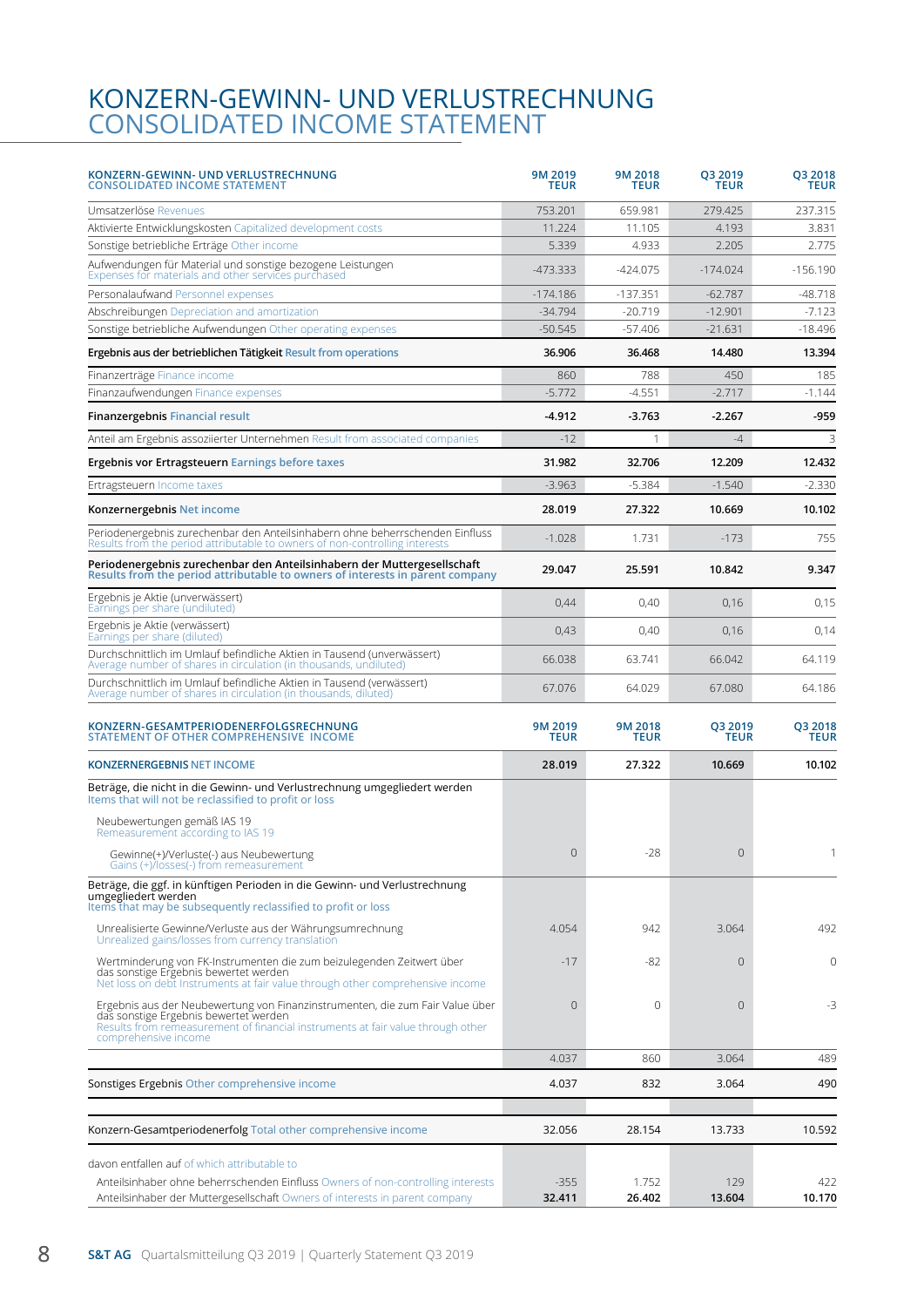# KONZERN-BILANZ CONSOLIDATED BALANCE SHEET

| <b>VERMÖGEN</b><br><b>ASSETS</b>                                         | 30.09.2019<br><b>TEUR</b> | 31.12.2018<br><b>TEUR</b> |
|--------------------------------------------------------------------------|---------------------------|---------------------------|
| LANGFRISTIGE VERMÖGENSWERTE NON-CURRENT ASSETS                           |                           |                           |
| Sachanlagen Property, plant and equipment                                | 101.722                   | 37.066                    |
| Immaterielle Vermögenswerte Intangible assets                            | 275,710                   | 207.575                   |
| Anteile an assoziierten Unternehmen Investments in associated companies  | 386                       | 308                       |
| Sonstige langsfristige Vermögenswerte Other non-current assets           | 29.736                    | 17.710                    |
| Latente Steuern Deferred taxes                                           | 39.784                    | 29.810                    |
|                                                                          | 447.338                   | 292.469                   |
| <b>KURZFRISTIGE VERMÖGENSWERTE CURRENT ASSETS</b>                        |                           |                           |
| Vorräte Inventories                                                      | 160.712                   | 130.752                   |
| Forderungen aus Lieferungen und Leistungen Trade accounts receivable     | 186.788                   | 202.651                   |
| Vertragsvermögenswerte aus Kundenverträgen Contract assets from customer | 24.018                    | 4.357                     |
| Sonstige Forderungen und Vermögenswerte Other receivables and assets     | 79.239                    | 45.955                    |
| Liquide Mittel Cash and cash equivalents                                 | 260.978                   | 171.759                   |
|                                                                          | 711.735                   | 555.474                   |
| Summe Vermögen Total assets                                              | 1.159.073                 | 847.943                   |

| EIGENKAPITAL UND SCHULDEN<br><b>EOUITY AND LIABILITIES</b>                                                                              | 30.09.2019<br><b>TFUR</b> | 31.12.2018<br><b>TEUR</b> |
|-----------------------------------------------------------------------------------------------------------------------------------------|---------------------------|---------------------------|
| <b>KONZERNEIGENKAPITAL EQUITY</b>                                                                                                       |                           |                           |
| Gezeichnetes Kapital Subscribed capital                                                                                                 | 66.096                    | 66.089                    |
| Kapitalrücklage Capital reserves                                                                                                        | 169.452                   | 177.414                   |
| Angesammelte Ergebnisse Accumulated results                                                                                             | 134.683                   | 116.211                   |
| Sonstige Eigenkapitalbestandteile Other reserves                                                                                        | $-381$                    | $-3.745$                  |
| Eigene Anteile Treasury share                                                                                                           | $-10.097$                 | $\Omega$                  |
| Auf die Anteilsinhaber der Muttergesellschaft entfallendes Eigenkapital<br>Equity attributable to owners of interests in parent company | 359.753                   | 355.969                   |
| Anteile ohne beherrschenden Einfluss Non-controlling interests                                                                          | 10.336                    | 11.306                    |
|                                                                                                                                         | 370.089                   | 367.275                   |
| <b>LANGFRISTIGE SCHULDEN NON-CURRENT LIABILITIES</b>                                                                                    |                           |                           |
| Langfristige finanzielle Verbindlichkeiten Non-current financial liabilities                                                            | 224.962                   | 79.429                    |
| Sonstige langfristige Verbindlichkeiten Other non-current liabilities                                                                   | 78.489                    | 25.223                    |
| Latente Steuern Deferred taxes                                                                                                          | 15.261                    | 12.603                    |
| Rückstellungen Provisions                                                                                                               | 21.433                    | 14.606                    |
|                                                                                                                                         | 340.145                   | 131.861                   |
| <b>KURZFRISTIGE SCHULDEN CURRENT LIABILITIES</b>                                                                                        |                           |                           |
| Kurzfristige finanzielle Verbindlichkeiten Current financial liabilities                                                                | 84.953                    | 39.647                    |
| Verbindlichkeiten aus Lieferungen und Leistungen Trade accounts payable                                                                 | 146.070                   | 176.968                   |
| Vertragsverpflichtungen aus Kundenverträgen Contract liabilities from customer                                                          | 67.454                    | 37.502                    |
| Rückstellungen Provisions                                                                                                               | 65.128                    | 28,006                    |
| Sonstige kurzfristige Verbindlichkeiten Other current liabilities                                                                       | 85.234                    | 66.684                    |
|                                                                                                                                         | 448.839                   | 348.807                   |
| Summe Eigenkapital und Schulden Total equity and liabilities                                                                            | 1.159.073                 | 847.943                   |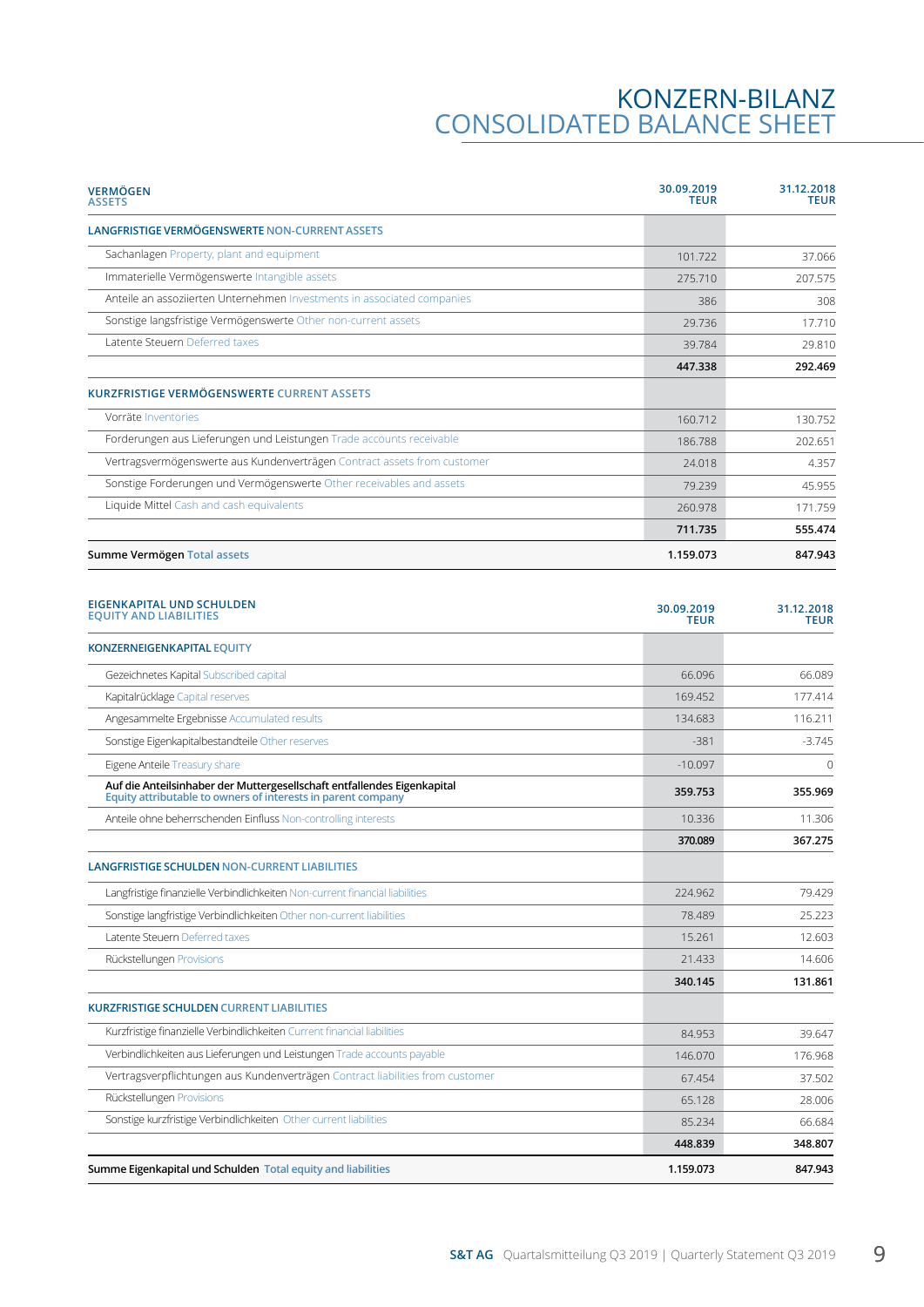# CONSOLIDATED CASH FLOW STATEMENT KONZERN-GELDFLUSSRECHNUNG

| KONZERN-CASHFLOW AUS OPERATIVER TÄTIGKEIT<br><b>CASH FLOWS FROM OPERATING ACTIVITIES</b>                                                                                                                                                                     | 9M 2019<br><b>TEUR</b> | 9M 2018<br><b>TEUR</b> | Q3 2019<br><b>TEUR</b> | Q3 2018<br><b>TEUR</b> |
|--------------------------------------------------------------------------------------------------------------------------------------------------------------------------------------------------------------------------------------------------------------|------------------------|------------------------|------------------------|------------------------|
| Ergebnis vor Ertragsteuern Earnings before taxes                                                                                                                                                                                                             | 31.981                 | 32.705                 | 12.208                 | 12.431                 |
| Abschreibungen Depreciation and amortization                                                                                                                                                                                                                 | 34.794                 | 20.719                 | 12.901                 | 7.123                  |
| Zinsaufwendungen Interest expenses                                                                                                                                                                                                                           | 5.772                  | 4.551                  | 2.717                  | 1.143                  |
| Zinserträge und Erträge aus dem Abgang von Finanzanlagen<br>Interest and other income from the disposal of financial assets                                                                                                                                  | -860                   | $-787$                 | $-450$                 | $-184$                 |
| Anteil Ergebnis von assoziierten Unternehmen Result from associated companies                                                                                                                                                                                | 12                     | $-1$                   | $\overline{4}$         | 3                      |
| Zunahme/Abnahme der Rückstellungen Increase/decrease of provisions                                                                                                                                                                                           | $-20.018$              | $-8.037$               | $-3.152$               | $-4.927$               |
| Gewinne/Verluste aus dem Abgang von langfristigen nicht-finanziellen Vermögenswerten<br>Gains/losses from the disposal of non-current non-financial assets                                                                                                   | 49                     | $-546$                 | 71                     | -27                    |
| Veränderung von Vorräten Changes in inventories                                                                                                                                                                                                              | $-15.093$              | $-23.154$              | 8.042                  | $-11.334$              |
| Veränderung von Forderungen aus Lieferungen und Leistungen sowie Vertragsvermögenswerten<br>Changes in trade accounts and contract assets                                                                                                                    | 47.191                 | 14.773                 | $-13.161$              | $-6.270$               |
| Veränderung von sonstigen Forderungen und Vermögenswerten Changes in other receivables and assets                                                                                                                                                            | $-16.551$              | $-7.030$               | $-11.367$              | 4.793                  |
| Veränderung von Verbindlichkeiten aus Lieferungen und Leistungen sowie Vertragsverbindlichkeiten<br>Changes in trade accounts payable and contract liabilities                                                                                               | $-47.295$              | $-38.039$              | $-19$                  | $-2.575$               |
| Veränderung von sonstigen Verbindlichkeiten Changes in other liabilities                                                                                                                                                                                     | $-5.899$               | $-10.703$              | 12.885                 | $-1.615$               |
| Sonstige nicht zahlungswirksame Erträge und Aufwendungen Other non-cash income and expenses                                                                                                                                                                  | $-1.070$               | $-956$                 | 175                    | $-2.170$               |
| Aus laufender Geschäftstätigkeit erwirtschaftete Zahlungsmittel<br>Cash and cash equivalents from operations                                                                                                                                                 | 13.013                 | $-16.505$              | 20.854                 | -3.609                 |
| Gezahlte Ertragsteuern Income taxes paid                                                                                                                                                                                                                     | $-8.482$               | $-3.412$               | $-4.629$               | $-389$                 |
| Netto-Geldfluss aus der operativen Tätigkeit Net cash flows from operating activities                                                                                                                                                                        | 4.531                  | $-19.917$              | 16.225                 | $-3.998$               |
| KONZERN-CASHFLOW AUS DER INVESTITIONSTÄTIGKEIT CASH FLOWS FROM INVESTING ACTIVITIES                                                                                                                                                                          |                        |                        |                        |                        |
| Erwerb von Ifr. nicht-finanziellen Vermögenswerten Purchase of non-current non-financial assets                                                                                                                                                              | $-18.917$              | $-18.168$              | $-6.947$               | $-6.889$               |
| Erwerb von Finanzinstrumenten Purchase of financial instruments                                                                                                                                                                                              | -45                    | -30                    | $-45$                  | 2                      |
| Erlöse aus dem Verkauf von Ifr. nicht-finanziellen Vermögenswerten<br>Proceeds from sale of non-current non-financial assets                                                                                                                                 | 1.033                  | 856                    | 666                    | 92                     |
| Ein-/Auszahlungen für Finanzinstrumente Disposal/purchase of financial instruments                                                                                                                                                                           | $-8.289$               | 691                    | $-1.374$               | 263                    |
| Ein-/Auszahlungen für den Erwerb von Tochterunternehmen abzüglich übernommener Zahlungsmittel<br>und zuzüglich übernommener Kontokorrentverbindlichkeiten<br>Payments to acquire subsidiaries less cash assumed and plus current account liabilities assumed | $-16.076$              | $-28.373$              | 1.129                  | $-24.140$              |
| Einzahlungen aus dem Verkauf von Tochterunternehmen abzüglich abgegangener Zahlungsmittel und zuzüglich<br>abgegangener Kontokorrentverbindlichkeiten<br>Proceeds from sale of subsidiaries less cash disposed and plus current account liabilities disposed | 58                     | 0                      | $-1$                   | 0                      |
| Zinseinnahmen Interest income                                                                                                                                                                                                                                | 480                    | 531                    | 210                    | 89                     |
| Netto-Geldfluss aus Investitionstätigkeit Net cash flows from investing activities                                                                                                                                                                           | $-41.756$              | $-44.493$              | $-6.362$               | $-30.583$              |
| KONZERN-CASHFLOW AUS DER FINANZIERUNGSTÄTIGKEIT CASH FLOWS FROM FINANCING ACTIVITIES                                                                                                                                                                         |                        |                        |                        |                        |
| Aufnahme Finanzverbindlichkeiten Increase in financial liabilities                                                                                                                                                                                           | 164.923                | 1.824                  | $\mathbf{0}$           | -27                    |
| Rückzahlung Finanzverbindlichkeiten Decrease in financial liabilities                                                                                                                                                                                        | $-34.136$              | -44.179                | $-9.531$               | $-13.747$              |
| Gezahlte Zinsen Interest paid                                                                                                                                                                                                                                | $-3.979$               | $-3.703$               | $-1.570$               | $-735$                 |
| Auszahlungen aus Erwerb von nicht beherrschenden Anteilen Acquisition of non-controlling interests                                                                                                                                                           | $-12.881$              | $-7.114$               | $-1.802$               | $-116$                 |
| Dividenden an die Anteilsinhaber der Muttergesellschaft Dividends to owners of interests in parent company                                                                                                                                                   | $-10.574$              | $-8.301$               | $\overline{0}$         | 0                      |
| Auszahlungen für den Erwerb eigener Aktien Payments for acquisition of own shares                                                                                                                                                                            | $-10.097$              | 0                      | $-10.097$              | $\mathbf{0}$           |
| Kapitalerhöhung (abzüglich Transaktionskosten) Capital increase (less transaction costs)                                                                                                                                                                     | 21                     | 1.237                  | $\mathbf 0$            | 919                    |
| Netto-Geldfluss aus der Finanzierungstätigkeit Net cash flows from financial activities                                                                                                                                                                      | 93.277                 | $-60.236$              | $-23.000$              | $-13.706$              |
| Wechselkursveränderungen Changes in exchange rates                                                                                                                                                                                                           | 626                    | 77                     | 138                    | 856                    |
| Veränderung des Finanzmittelbestandes Change in financial funds                                                                                                                                                                                              | 56.678                 | $-124.569$             | $-12.999$              | -47.431                |
| Finanzmittelbestand zu Beginn der Periode Financial funds as of the beginning of the period                                                                                                                                                                  | 152.593                | 200.769                | 222.270                | 123.631                |
| <b>Finanzmittelbestand am Ende der Periode Financial funds as of the end of the period</b>                                                                                                                                                                   | 209.271                | 76.200                 | 209.271                | 76.200                 |
| Kontokorrentverbindlichkeiten Overdrafts                                                                                                                                                                                                                     | 46.852                 | 16.954                 | 46.852                 | 16.954                 |
| Guthaben bei Kreditinstituten mit Verfügungsbeschränkung Restricted-disposition credit balances at banks                                                                                                                                                     | 4.855                  | 3.832                  | 4.855                  | 3.832                  |
| Liquide Mittel gesamt Total cash and cash equivalents                                                                                                                                                                                                        | 260.978                | 96.986                 | 260.978                | 96.986                 |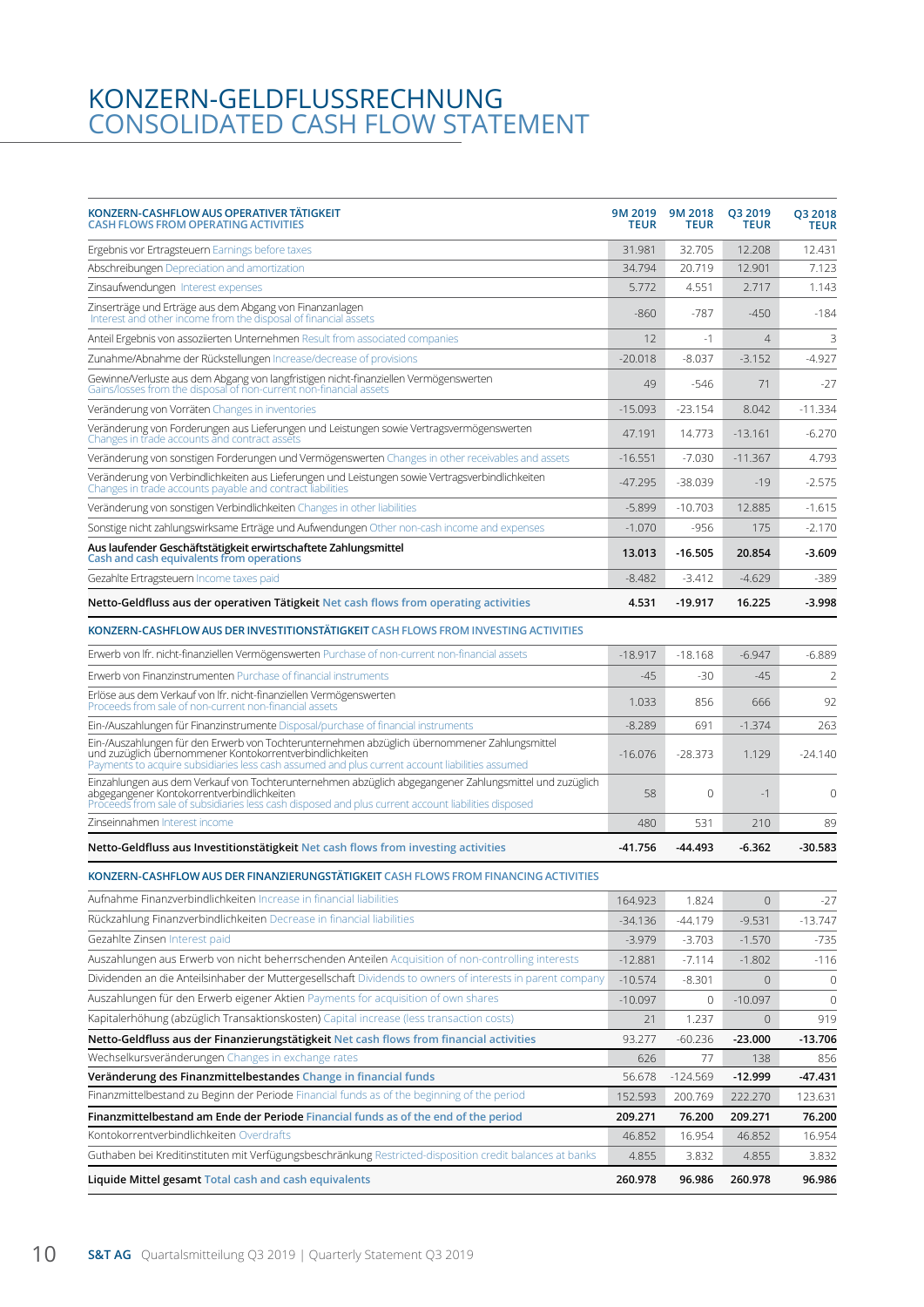**2019**

### **KONSOLIDIERUNGSKREIS**

Der Konzernabschluss umfasst die S&T AG und alle Tochtergesellschaften, an denen die S&T AG unmittelbar oder mittelbar die Kontrolle ausübt. In den ersten neun Monaten des Geschäftsjahres 2019 hat sich die Anzahl der vollkonsolidierten Unternehmen wie folgt entwickelt:

# **KONZERNGESELLSCHAFTEN (ANZAHL)**

### **GROUP OF CONSOLIDATED COMPANIES**

Comprised in the consolidated financial statements are S&T AG and all subsidiaries upon which S&T AG directly or indirectly exerts control. The number of companies fully consolidated in the Group developed as follows during the first nine months of financial year 2019:

| <b>GROUP COMPANIES (NUMBER)</b>                                                                                             |      |
|-----------------------------------------------------------------------------------------------------------------------------|------|
| Anzahl der vollkonsolidierten Gesellschaften 1. Jänner<br>Number of fully-consolidated companies as of January 1            | 70   |
| Gründungen<br>Companies founded                                                                                             | 3    |
| Verschmelzungen von Konzerngesellschaften<br>Group companies merged                                                         | -8   |
| Unternehmenserwerbe<br>Companies acquired                                                                                   | 20   |
| Abgänge<br><b>Disposals</b>                                                                                                 | $-2$ |
| Anzahl der vollkonsolidierten Gesellschaften zum 30. September<br>Number of fully-consolidated companies as of September 30 | 83   |

### **VERÄNDERUNG DES KONSOLIDIERUNGSKREISES 2019**

Im Dezember 2018 hat die Kontron Canada Inc., Boisbriand, Kanada, die Kontron Communication Spain SL, Barcelona, Spanien gegründet. Die Kontron Canada Inc. hält 100% an der Kontron Communication Spain SL. Die Eintragung der Gesellschaft im Firmenregister erfolgte im Dezember 2018. Die operative Geschäftstätigkeit der Kontron Communication Spain SL begann mit Anfang 2019, ab diesem Zeitpunkt wird die Gesellschaft in den Konzernabschluss der S&T AG einbezogen. Die Gesellschaft wird dem Segment "IoT Solutions America" zugeordnet.

Die RTSoft Project OOO, Moskau, Russland, gründete im Vorjahr die Interactive Energy Lab OOO, Moskau, Russland, und im aktuellen Geschäftsjahr die RTSoft-ES OOO, Moskau, Russland. Die RTSoft Project OOO hält 99% an der Interactive Energy Lab OOO, sowie 100% an der RTSoft-ES OOO. Die operative Geschäftstätigkeit beider Gesellschaften begann im April 2019, ab diesem Zeitpunkt werden die Gesellschaften in den Konzernabschluss der S&T AG einbezogen. Beide Gesellschaften werden dem Segment "IoT Solutions Europe" zugeordnet.

### **CHANGES IN GROUP OF CONSOLIDATED COMPANIES IN 2019**

In December 2018, Kontron Canada Inc., Boisbriand, Canada, founded Kontron Communication Spain SL, Barcelona, Spain. Kontron Canada Inc. holds 100% of the shares of Kontron Communication Spain SL. The entry of the company in the corporate registry took place in December 2018. The operative business conducted by Kontron Communication Spain SL was launched at the beginning of 2019, at which point in time the company was consolidated in the consolidated financial statements of S&T AG. The company was assigned to the "IoT Solutions America" segment.

In the previous financial year RTSoft Project OOO, Moscow, Russia, had founded Interactive Energy Lab OOO, Moscow, Russia – and in the current financial year RTSoft-ES OOO, Moscow, Russia. RTSoft Project OOO holds 99% of the shares of Interactive Energy Lab OOO, and 100% of RTSoft-ES OOO. The operative business of both companies was launched in April 2019, at which point in time the companies were consolidated into the consolidated financial statements of S&T AG. Both companies were assigned to the "IoT Solutions Europe" segment.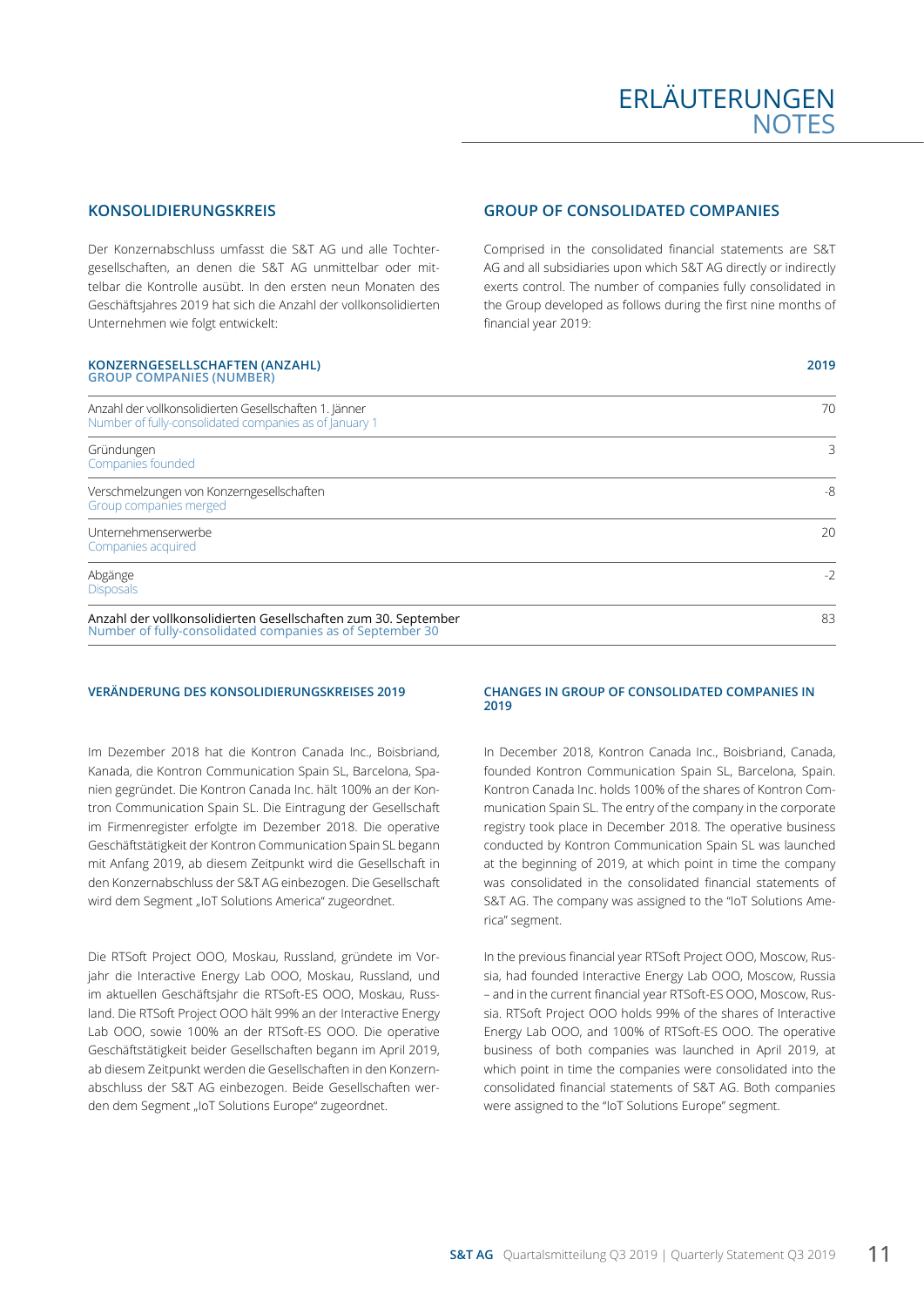Nachfolgende Gesellschaften wurden in den ersten 9 Monaten des Geschäftsjahres 2019 verschmolzen:

- › S&T Services s.r.o., Bratislava, Slowakei: aufnehmende Gesellschaft S&T Slovakia s.r.o., Bratislava, Slowakei
- › S&T Carrier Business d.o.o., Zagreb, Kroatien: aufnehmende Gesellschaft S&T Hrvatska d.o.o., Zagreb, Kroatien
- › S&T ICB d.o.o.e.l., Skopje, Nordmazedonien: aufnehmende Gesellschaft S&T Macedonia d.o.o.e.l., Skopje, Nordmazedonien
- › SteuDaTec GmbH, Kempenich, Deutschland: aufnehmende Gesellschaft S&T Deutschland, Mendig, Deutschland
- › XTRO Holding GmbH, Ismaning, Deutschland: aufnehmende Gesellschaft XTRO AG, Ismaning, Deutschland
- › Epro electronic GmbH, Schorndorf, Deutschland: aufnehmende Gesellschaft Kontron Electronics GmbH, Großbettlingen, Deutschland
- › Kontron Austria Holding GmbH, Ebbs, Österreich: aufnehmende Gesellschaft Kontron Austria GmbH, Engerwitzdorf, Österreich
- › Kontron Austria Electronics GmbH, Ebbs, Österreich: aufnehmende Gesellschaft Kontron Austria GmbH, Engerwitzdorf, Österreich

Der S&T Konzern hat in den ersten 9 Monaten des Geschäftsjahres 2019 im Rahmen von Unternehmenszusammenschlüssen Anteile an folgenden Gesellschaften erworben, die zur Vollkonsolidierung führten:

- › Epro electronic GmbH, Schorndorf, Deutschland
- › Epro Electronic Production Kft., Kapoly, Ungarn (in der Folge unbenannt in Kontron Electronics Kft.)
- › XTRO Holding GmbH, Ismaning, Deutschland
- › Kapsch CarrierCom AG, Wien, Österreich (in der Folge unbenannt in Kontron Transportation Austria AG)
- › Kapsch CarrierCom Sp. z o.o., Warschau, Polen
- › Kapsch CarrierCom Espana, S.L.U., Madrid, Spanien
- › Kapsch CarrierCom Unipessoal LDA Co., Ltd, Lissabon, Portugal
- › Kapsch CarrierCom Taiwan Co., Ltd, Taipeh, Taiwan
- › Kapsch CarrierCom s.r.o., Prag, Tschechien (in der Folge unbenannt in Kontron Transportation s.r.o.)
- › Kapsch CarrierCom Kft., Budapest, Ungarn (in der Folge unbenannt in Kontron Transportation Hungary Kft.)
- › Kapsch CarrierCom Saudi Arabia LLC, Riad, Saudi-Arabien

Co., Ltd, Peking, China

- › Kapsch CarrierCom Deutschland GmbH, Frankfurt, Deutschland › Kapsch (Beijing) Information and communication Technology
- › Kapsch CarrierCom France SAS, Paris, Frankreich (in der Folge unbenannt in Kontron Transportation France S.A.S.)
- › Kapsch CarrierCom UK Ltd., Harrow, Großbritannien (in der Folge unbenannt in Kontron Transportation UK Ltd.)

The following companies were merged in the first nine months of 2019:

- › S&T Services s.r.o., Bratislava, Slovakia: company taking over S&T Slovakia s.r.o., Bratislava, Slovakia
- › S&T Carrier Business d.o.o., Zagreb, Croatia: company taking over S&T Hrvatska d.o.o., Zagreb, Croatia
- › S&T ICB d.o.o.e.l., Skopje, North Macedonia: company taking over S&T Macedonia d.o.o.e.l., Skopje, North Macedonia
- › SteuDaTec GmbH, Kempenich, Germany: company taking over S&T Germany GmbH, Mendig, Germany
- › XTRO Holding GmbH, Ismaning, Germany: company taking over XTRO AG, Ismaning, Germany
- › Epro electronic GmbH, Schorndorf, Germany: company taking over Kontron Electronics GmbH, Großbettlingen, Germany
- › Kontron Austria Holding GmbH, Ebbs, Austria; company taking over Kontron Austria GmbH, Engerwitzdorf, Austria
- › Kontron Austria Electronics GmbH, Ebbs, Austria; company taking over Kontron Austria GmbH, Engerwitzdorf, Austria

Through business combinations, the S&T Group acquired shares of the following companies that led to full consolidation during the first nine month of financial year 2019:

- › Epro electronic GmbH, Schorndorf, Germany
- › Epro Electronic Production Kft., Kapoly, Hungary (subsequently renamed Kontron Electronics Kft.)
- › XTRO Holding GmbH, Ismaning, Germany
- Kapsch CarrierCom AG, Vienna, Austria (subsequently renamed Kontron Transportation Austria AG)
- › Kapsch CarrierCom Sp. z o.o., Warsaw, Poland
- › Kapsch CarrierCom Espana, S.L.U., Madrid, Spain
- › Kapsch CarrierCom Unipessoal LDA Co., Ltd, Lisbon, Portugal
- › Kapsch CarrierCom Taiwan Co., Ltd, Taipei, Taiwan
- Kapsch CarrierCom s.r.o., Prague, Czech Republic (subsequently renamed Kontron Transportation s.r.o.)
- › Kapsch CarrierCom Kft., Budapest, Hungary (subsequently renamed Kontron Transportation Hungary Kft.)
- › Kapsch CarrierCom Saudi Arabia LLC, Riyadh, Saudi Arabia
- › Kapsch CarrierCom Deutschland GmbH, Frankfurt, Germany
- › Kapsch (Beijing) Information and communication Technology Co., Ltd, Beijing, China
- › Kapsch CarrierCom France SAS, Paris, France (subsequently renamed Kontron Transportation France S.A.S.)
- › Kapsch CarrierCom UK Ltd., Harrow, United Kingdom (subsequently renamed Kontron Transportation UK Ltd.)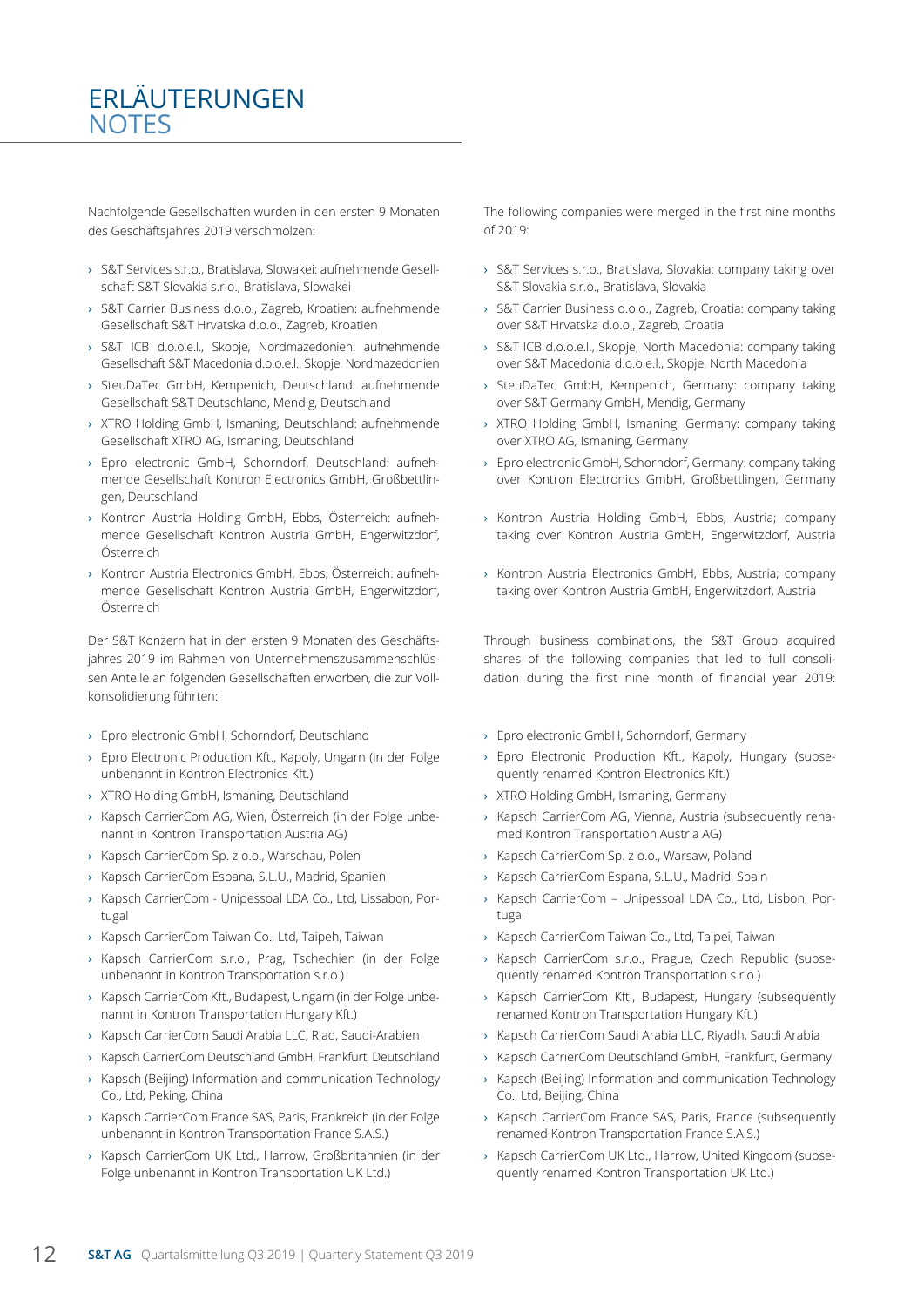

- › Kapsch PublictransportCom North America Inc., Delaware, Vereinigte Staaten von Amerika (in der Folge unbenannt in Kontron Transportation North America Inc.)
- › Kapsch PublictransportCom Belgium NV, Diegem, Belgien (in der Folge unbenannt in Kontron Transportation Belgium NV)
- › AP Trans NV, Diegem, Belgien
- › Kapsch CarrierCom Romania S.R.L., Bukarest, Rumänien
- › BASS Systems S.R.L., Chisinau, Moldawien

#### **ERWERB VON 100% DER ANTEILE AN DER EPRO ELECTRONIC GMBH, SCHORNDORF, DEUTSCHLAND, SOWIE DEREN 86% TOCHTERGESELLSCHAFT EPRO ELECTRONIC PRODUCTION KFT., KAPOLY, UNGARN**

Am 13. März 2019 wurde ein notarieller Kaufvertrag über den Erwerb von 100% der Geschäftsanteile der Epro Electronic GmbH, Schorndorf, Deutschland, sowie deren 86% Tochtergesellschaft Epro Electronic Production Kft., Kapoly, Ungarn, abgeschlossen. Die Epro Gesellschaften sind als Entwickler und Contract Manufacturer von Embedded Systemen tätig, zu deren Hauptkunden auch die im Geschäftsjahr 2018 durch die Kontron Europe GmbH erworbene exceet electronics GmbH, Deutschland (nunmehr Kontron Electronics GmbH) zählt, womit durch die vertikale Integration der Produktionskette die Wertschöpfung innerhalb der S&T Gruppe erhöht wird. Der Kaufpreis besteht einerseits aus einem fixen Barkaufpreis iHv TEUR 2.200 und andererseits aus einem variablen Anteil iHv TEUR 200 auf Basis einer Earn-Out Vereinbarung über das Geschäftsjahr 2019.

Die erworbenen Vermögenswerte und Schulden wurden im Rahmen der Erstkonsolidierung im Konzernabschluss mit folgenden vorläufigen beizulegenden Zeitwerten erfasst:

- › Kapsch PublictransportCom North America Inc., Delaware, United States of America (subsequently renamed Kontron Transportation North America Inc.)
- › Kapsch PublictransportCom Belgium NV, Diegem, Belgium (subsequently renamed "Kontron Transportation Belgium NV")
- › AP Trans NV, Diegem, Belgium
- › Kapsch CarrierCom Romania S.R.L., Bucharest, Romania
- › BASS Systems S.R.L., Chisinau, Moldova

#### **ACQUISITION OF 100% OF THE SHARES OF EPRO ELECTRONIC GMBH, SCHORNDORF, GERMANY, AS WELL AS OF ITS 86% SUBSIDIARY EPRO ELECTRONIC PRODUCTION KFT., KAPOLY, HUNGARY**

Concluded on March 13, 2019 was a notarized contract foreseeing the purchase of 100% of the shares of Epro Electronic GmbH, Schorndorf, Germany, and of its 86% subsidiary Epro Electronic Production Kft., Kapoly, Hungary. The Epro companies are active in the development and contract manufacturing of embedded systems. Among their main customers are exceet electronics GmbH (now Kontron Electronics GmbH), which was acquired in financial year 2018 by Kontron Europe GmbH. This vertical integration augmented the production-driven chain of value added within the S&T Group. The purchase price is comprised of a fixed cash component of TEUR 2,200, and of a variable component that amounts to TEUR 200 and is based upon an earn-out agreement covering the financial year 2019.

The assets and liabilities acquired were recognized at the following preliminary fair values upon the companies' initial consolidation in the Group's consolidated financial statements:

| <b>ERWORBENES NETTOVERMÖGEN</b><br><b>NET ASSETS ACQUIRED</b>                                                           | <b>IN TEUR</b> |
|-------------------------------------------------------------------------------------------------------------------------|----------------|
| Liquide Mittel<br>Cash and cash equivalents                                                                             | 625            |
| Langfristige Vermögenswerte<br>Non-current assets                                                                       | 953            |
| Vorräte<br>Inventories                                                                                                  | 1.059          |
| Forderungen aus Lieferungen und Leistungen (Nominalwert TEUR 433)<br>Trade accounts receivable (nominal value TEUR 433) | 433            |
| Sonstige Forderungen und Vermögenswerte<br>Other receivables and assets                                                 | 143            |
| Langfristige Schulden<br>Non-current liabilities                                                                        | $-103$         |
| Passive latente Steuern<br>Deferred tax liabilities                                                                     | $-76$          |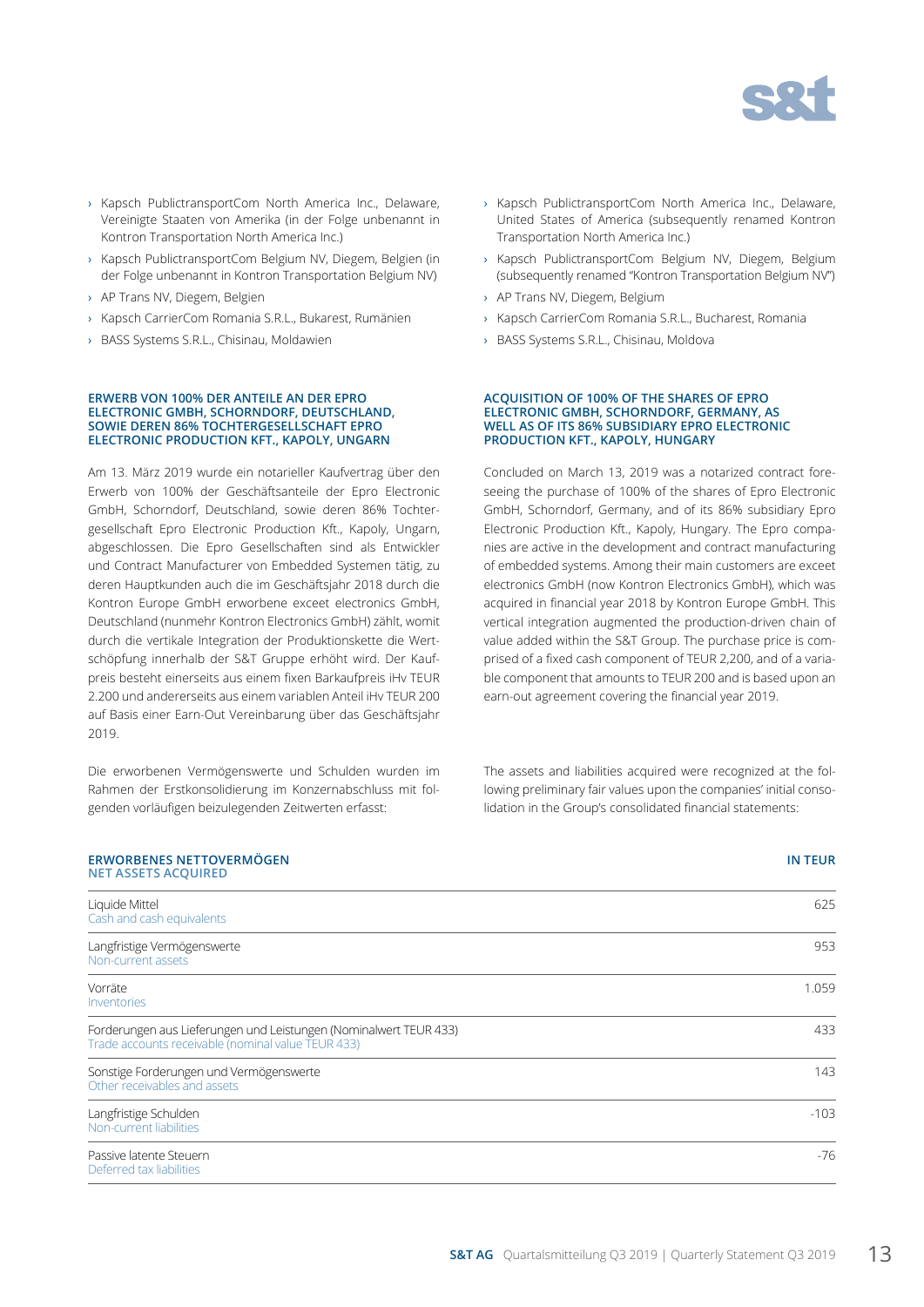| <b>ERWORBENES NETTOVERMÖGEN</b><br><b>NET ASSETS ACQUIRED</b>                                                          | <b>IN TEUR</b> |
|------------------------------------------------------------------------------------------------------------------------|----------------|
| Verbindlichkeiten aus Lieferungen und Leistungen<br>Trade accounts payable                                             | $-305$         |
| Sonstige kurzfristige Verbindlichkeiten<br>Other current liabilities                                                   | $-306$         |
| Kurzfristige finanzielle Verbindlichkeiten<br><b>Current financial liabilities</b>                                     | $-350$         |
| Nettovermögen zum beizulegenden Zeitwert<br>Net assets at fair value                                                   | 2.073          |
| <b>GESCHÄFTS- ODER FIRMENWERT</b><br><b>GOODWILL</b>                                                                   | <b>IN TEUR</b> |
| Übertragene Gegenleistung<br>Consideration transferred                                                                 | 2.400          |
| Zum anteiligen Nettovermögen bewertete Anteile ohne beherrschenden Einfluss<br>Non-controlling interests at fair value | 151            |
| Nettovermögen zum beizulegenden Zeitwert<br>Net assets at fair value                                                   | $-2.073$       |
| Geschäfts- oder Firmenwert<br>Goodwill                                                                                 | 478            |

Der sich aus der vorläufigen Kaufpreisallokation ergebende Geschäfts- oder Firmenwert wurde dem Segment "IoT Solutions Europe" zugeordnet.

Die Analyse des Zahlungsmittelflusses aufgrund des Unternehmenserwerbs stellt sich wie folgt dar:

The goodwill resulting from the preliminary purchase price allocation was assigned to the "IoT Solutions Europe" segment.

The analysis of the cash flows arising from the acquisition of the companies takes the following form:

| <b>NETTOZAHLUNGSMITTELFLUSS</b><br><b>NET FLOW OF CASH</b>                                                                                                              | <b>IN TEUR</b> |
|-------------------------------------------------------------------------------------------------------------------------------------------------------------------------|----------------|
| Kaufpreis in bar beglichen<br>Purchase price paid in cash                                                                                                               | $-2.200$       |
| Mit dem Tochterunternehmen übernommene Zahlungsmittel abzüglich Kontokorrentverbindlichkeiten<br>Cash less financial liabilities assumed through takeover of subsidiary | 275            |
| Cashflow aus Investitionstätigkeit<br>Cash flow from investing activities                                                                                               | $-1.925$       |

Die Epro Electronic GmbH, Schorndorf, Deutschland, wurde unmittelbar nach dem Erwerb auf die Kontron Electronics GmbH, Großbettlingen, Deutschland, verschmolzen. Die Epro Electronic Production Kft., Kapoly, Ungarn (in der Folge unbenannt in Kontron Electronics Kft.) ist eine Produktionsgesellschaft und beliefert fast ausschließlich S&T Konzerngesellschaften.

Immediately after being acquired, Epro Electronic GmbH, Schorndorf, Germany, was merged into Kontron Electronics GmbH, Großbettlingen, Germany. Epro Electronic Production Kft., Kapoly, Hungary (subsequently renamed Kontron Electronics Kft.) as a manufacturing company nearly exclusively supplies to S&T Group companies.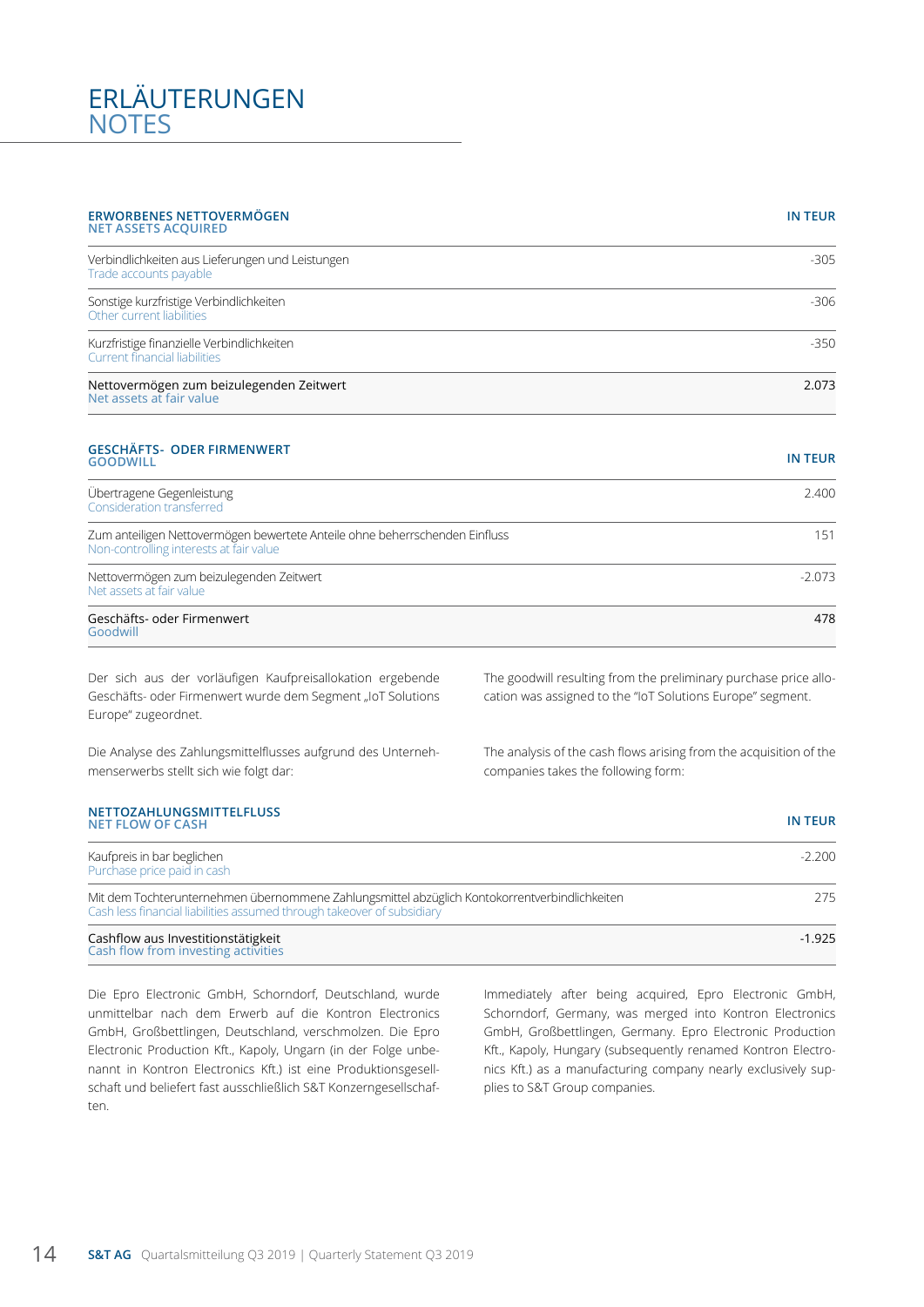

**IN TEUR**

#### **ERWERB VON 100% DER ANTEILE AN DER XTRO HOLDING GMBH, ISMANING, DEUTSCHLAND**

Am 23. Mai 2019 wurde ein notarieller Kaufvertrag über den Erwerb von 100% der Geschäftsanteile der XTRO Holding GmbH, Ismaning, Deutschland, abgeschlossen.

Der ausschließlich fixe Barkaufpreis für den Anteilserwerb beträgt TEUR 979.

Die erworbenen Vermögenswerte und Schulden wurden im Rahmen der Erstkonsolidierung im Konzernabschluss mit folgenden vorläufigen beizulegenden Zeitwerten erfasst:

#### **ERWORBENES NETTOVERMÖGEN NET ASSETS ACQUIRED**

## **ACQUISITION OF 100% OF THE SHARES OF XTRO HOLDING GMBH, ISMANING, GERMANY**

Signed on May 23, 2019 was a notarized Master purchase agreement 100% of the shares of XTRO Holding GmbH, Ismaning, Germany.

Paid entirely in cash, the fixed price of the acquisition of the shares came to TEUR 979.

The assets and liabilities acquired were recognized at the following preliminary fair values upon the companies' initial consolidation in the Group's consolidated financial statements:

| Liquide Mittel<br>Cash and cash equivalents                          | 25             |
|----------------------------------------------------------------------|----------------|
| Langfristige Vermögenswerte<br>Non-current assets                    | 983            |
| Passive latente Steuern<br>Deferred tax liabilities                  | $-293$         |
| Nettovermögen zum beizulegenden Zeitwert<br>Net assets at fair value | 715            |
| <b>GESCHÄFTS- ODER FIRMENWERT</b><br><b>GOODWILL</b>                 | <b>IN TEUR</b> |
| Übertragene Gegenleistung<br>Consideration transferred               | 979            |
| Nettovermögen zum beizulegenden Zeitwert<br>Net assets at fair value | $-715$         |
| Geschäfts- oder Firmenwert<br>Goodwill                               | 264            |

Der sich aus der vorläufigen Kaufpreisallokation ergebende Geschäfts- oder Firmenwert wurde dem Segment "IT Services" zugeordnet.

Die Analyse des Zahlungsmittelflusses aufgrund des Unternehmenserwerbs stellt sich wie folgt dar:

The goodwill resulting from the preliminary purchase price allocation was assigned to the "IT Services" segment.

The analysis of the cash flows arising from the acquisition of the companies takes the following form:

# **NETTOZAHLUNGSMITTELFLUSS**

| <b>NET FLOW OF CASH</b>                                                                                                                                                      | <b>IN TEUR</b> |
|------------------------------------------------------------------------------------------------------------------------------------------------------------------------------|----------------|
| Kaufpreis in bar beglichen<br>Purchase price paid in cash                                                                                                                    | $-979$         |
| Mit dem Tochterunternehmen übernommene Zahlungsmittel einschließlich Kontokorrentverbindlichkeiten<br>Cash less financial liabilities assumed through takeover of subsidiary | 25             |
| Cashflow aus Investitionstätigkeit<br>Cash flow from investing activities                                                                                                    | $-954$         |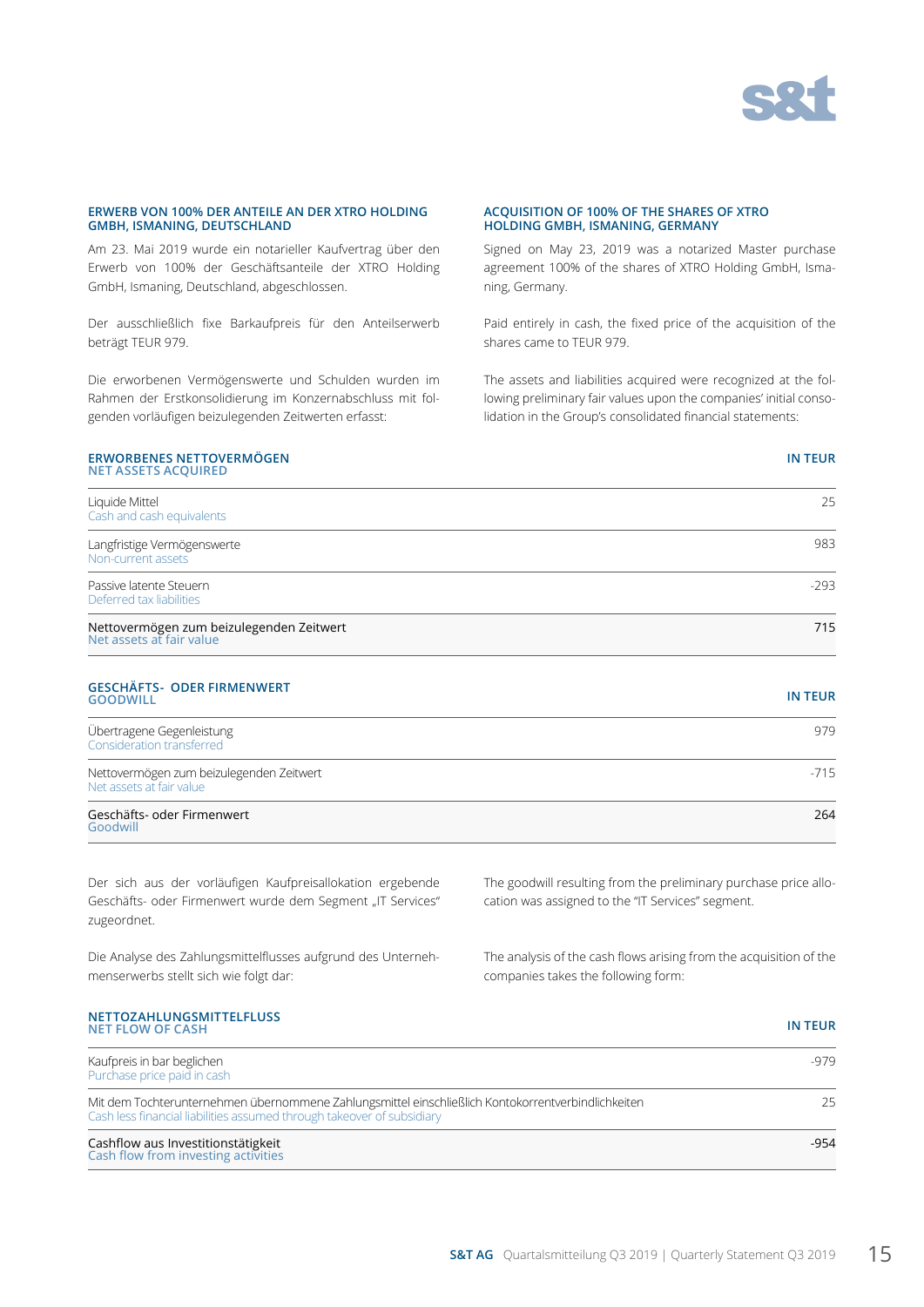Die XTRO Holding GmbH wurde unmittelbar nach dem Erwerb auf die XTRO AG, Ismaning, Deutschland, verschmolzen.

#### **ERWERB DER GESCHÄFTSBEREICHE "KAPSCH CARRIERCOM" UND "KAPSCH PUBLICTRANSPORTCOM"**

Am 23. Mai 2019 hat die S&T AG einen Kaufvertrag mit der Kapsch-Group Beteiligungs GmbH, Wien, Österreich, und der Kapsch PublicTransportCom GmbH, Wien, Österreich, betreffend den Erwerb der Geschäftsbereiche "Kapsch CarrierCom" und "Kapsch PublicTransportCom" unterfertigt. Die Kapsch CarrierCom ist einer der weltweit führenden Anbieter von Kommunikationslösungen für Bahnbetreiber und hat in den letzten Jahren den Wandel von kundenspezifischen Hardwareprodukten zum Anbieter von hardwareunabhängigen Softwarelösungen vollzogen. Die erworbene Technologie ergänzt damit das bestehende Portfolio der Kontron/S&T Gruppe. Im Zuge der Transaktion wurden im Geschäftsbereich "Kapsch CarrierCom" jeweils 100% der Geschäftsanteile an Kapsch CarrierCom AG, Wien, Österreich, Kapsch CarrierCom Sp. z o.o., Warschau, Polen, Kapsch CarrierCom Espana, S.L.U., Madrid, Spanien, Kapsch CarrierCom - Unipessoal LDA Co., Ltd, Lissabon, Portugal, Kapsch CarrierCom Taiwan Co., Ltd, Taipeh, Taiwan, Kapsch CarrierCom s.r.o., Prag, Tschechien, Kapsch CarrierCom Kft., Budapest, Ungarn, Kapsch CarrierCom Saudi Arabia LLC, Riad, Saudi-Arabien, Kapsch CarrierCom Deutschland GmbH, Frankfurt, Deutschland, Kapsch (Beijing) Information and communication Technology Co., Ltd, Peking, China, Kapsch CarrierCom France SAS, Paris, Frankreich, Kapsch CarrierCom UK Ltd., Harrow, Großbritannien, erworben. Im Geschäftsbereich "Kapsch PublicTransportCom" wurden jeweils 100% der Geschäftsanteile an Kapsch PublictransportCom North America Inc., Delaware, Vereinigte Staaten von Amerika, AP Trans NV, Diegem, Belgien, Kapsch CarrierCom Romania S.R.L., Bukarest, Rumänien, und 99,966% der Geschäftsanteile an Kapsch Publictransport-Com Belgium NV, Diegem, Belgien, erworben.

Die erworbenen Vermögenswerte und Schulden wurden im Rahmen der Erstkonsolidierung im Konzernabschluss mit folgenden vorläufigen beizulegenden Zeitwerten erfasst:

After having been acquired, XTRO Holding GmbH was immediately merged into XTRO AG, Ismaning, Germany.

#### **ACQUISITION OF THE BUSINESS AREAS "KAPSCH CARRIERCOM" AND "KAPSCH PUBLICTRANSPORTCOM"**

On May 23, 2019, S&T AG signed a Master purchase agreement with Kapsch-Group Beteiligungs GmbH, Vienna, Austria, and with Kapsch PublicTransportCom GmbH, Vienna, Austria. The contract pertained to the acquisition of the business areas "Kapsch CarrierCom" and "Kapsch PublicTransportCom". Kapsch CarrierCom is one of the global leading suppliers of communication solutions to operators of rail systems. Over the past years the company mastered the transformation from a provider of client-specific hardware into a supplier of software solutions not tied to any specific hardware. The technologies acquired through the transactions thus optimally complement the extant portfolio of the Kontron/S&T Group. The transaction resulted in the acquisition of 100% of the shares of the following companies, which formed part of the business area "Kapsch CarrierCom": Kapsch CarrierCom AG, Vienna, Austria; Kapsch CarrierCom Sp. z o.o., Warsaw, Poland; Kapsch CarrierCom Espana, S.L.U., Madrid, Spain; Kapsch CarrierCom – Unipessoal LDA Co., Ltd, Lisbon, Portugal; Kapsch CarrierCom Taiwan Co., Ltd, Taipei, Taiwan; Kapsch CarrierCom s.r.o., Prague, Czech Republic; Kapsch CarrierCom Kft., Budapest, Hungary; Kapsch Carrier-Com Saudi Arabia LLC, Riyadh, Saudi Arabia; Kapsch CarrierCom Deutschland GmbH, Frankfurt, Germany; Kapsch (Beijing) Information and Communication Technology Co., Ltd, Beijing, China; Kapsch CarrierCom France SAS, Paris, France; and Kapsch CarrierCom UK Ltd., Harrow, United Kingdom. The purchase of the business area "Kapsch PublicTransportCom" caused the acquisition of 100% of the shares of the following companies: Kapsch PublictransportCom North America Inc., Delaware, United States of America; AP Trans NV, Diegem, Belgium; Kapsch Carrier-Com Romania S.R.L., Bucharest, Romania; and of 99.966% of the shares of Kapsch PublictransportCom Belgium NV, Diegem, Belgium.

The assets and liabilities acquired were recognized at the following preliminary fair values upon the companies' initial consolidation in the Group's consolidated financial statements:

**IN TEUR**

| 10.817 |
|--------|
| 46.975 |
| 12.079 |
|        |

**ERWORBENES NETTOVERMÖGEN**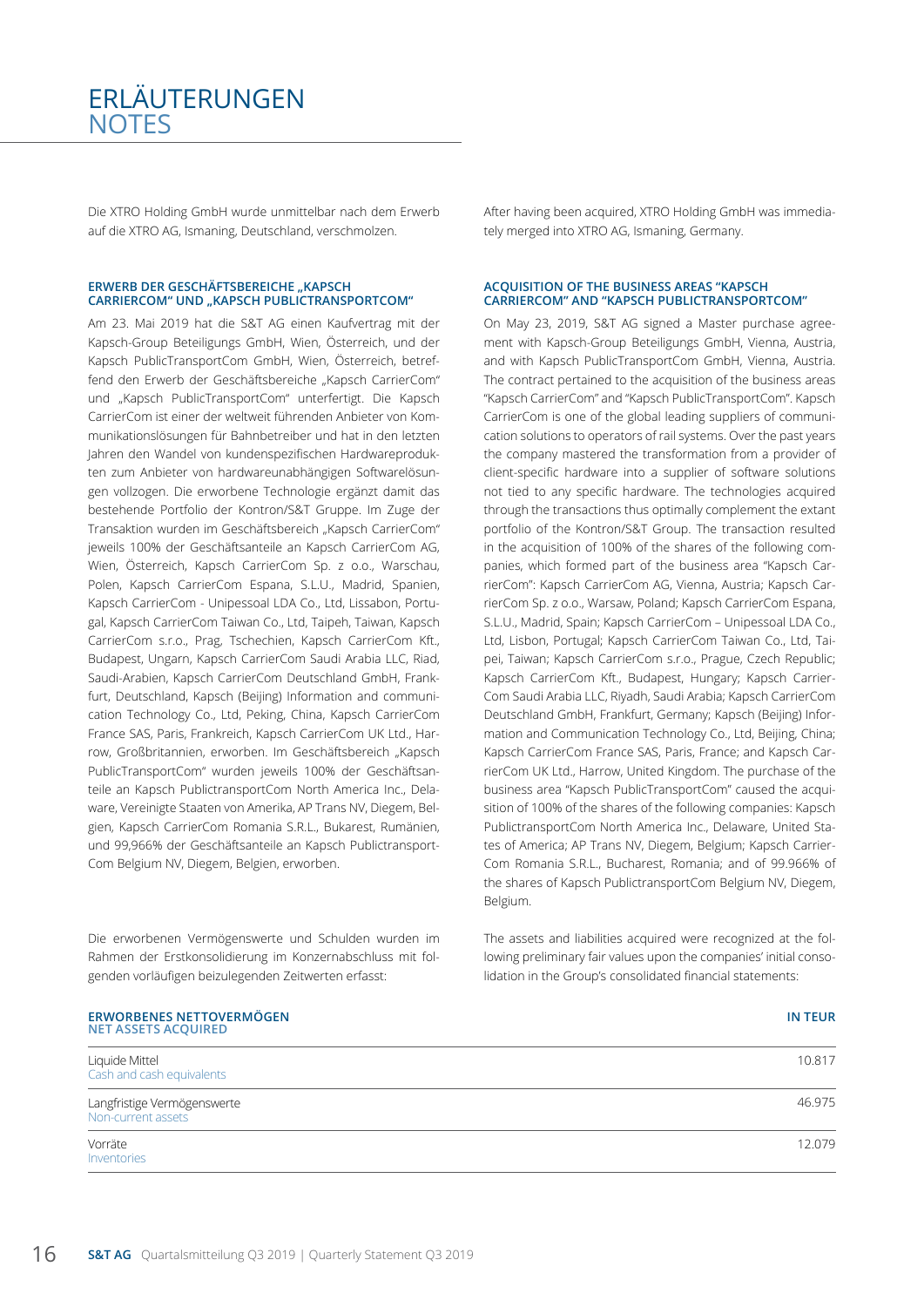

| <b>ERWORBENES NETTOVERMÖGEN</b><br><b>NET ASSETS ACQUIRED</b>                                                                 | <b>IN TEUR</b> |
|-------------------------------------------------------------------------------------------------------------------------------|----------------|
| Forderungen aus Lieferungen und Leistungen (Nominalwert TEUR 40.423)<br>Trade accounts receivable (nominal value TEUR 40.423) | 36.389         |
| Sonstige Forderungen und Vermögenswerte<br>Other receivables and assets                                                       | 14.061         |
| Langfristige Schulden<br>Non-current liabilities                                                                              | $-22.591$      |
| Passive latente Steuern<br>Deferred tax liabilities                                                                           | $-3.122$       |
| Verbindlichkeiten aus Lieferungen und Leistungen<br>Trade accounts payable                                                    | $-41.849$      |
| Sonstige kurzfristige Verbindlichkeiten<br>Other current liabilities                                                          | $-65.446$      |
| Kurzfristige finanzielle Verbindlichkeiten<br><b>Current financial liabilities</b>                                            | $-21.955$      |
| Nettovermögen zum beizulegenden Zeitwert<br>Net assets at fair value                                                          | $-34.642$      |
| <b>GESCHÄFTS- ODER FIRMENWERT</b><br><b>GOODWILL</b>                                                                          | <b>IN TEUR</b> |
| Übertragene Gegenleistung                                                                                                     | 0              |

| Consideration transferred                                            |        |
|----------------------------------------------------------------------|--------|
| Nettovermögen zum beizulegenden Zeitwert<br>Net assets at fair value | 34.642 |
| Geschäfts- oder Firmenwert<br>Goodwill                               | 34.642 |

Der sich aus der vorläufigen Kaufpreisallokation ergebende Geschäfts- oder Firmenwert wurde dem Segment "IoT Solutions Europe" zugeordnet.

Die Analyse des Zahlungsmittelflusses aufgrund des Unternehmenserwerbs stellt sich wie folgt dar:

The goodwill resulting from the preliminary purchase price allocation was assigned to the "IoT Solutions Europe" segment.

The analysis of the cash flows arising from the acquisition of the companies takes the following form:

| <b>NETTOZAHLUNGSMITTELFLUSS</b><br><b>NET FLOW OF CASH</b>                                                                                                                   | <b>IN TEUR</b> |
|------------------------------------------------------------------------------------------------------------------------------------------------------------------------------|----------------|
| Kaufpreis in bar beglichen<br>Purchase price paid in cash                                                                                                                    | $\Omega$       |
| Mit dem Tochterunternehmen übernommene Zahlungsmittel einschließlich Kontokorrentverbindlichkeiten<br>Cash less financial liabilities assumed through takeover of subsidiary | $-11.137$      |
| Cashflow aus Investitionstätigkeit<br>Cash flow from investing activities                                                                                                    | $-11.137$      |

Die Gesellschaften haben seit dem Zeitpunkt der Vollkonsolidierung TEUR 37.371 zum Konzernumsatz und TEUR 2.771 zum Konzernergebnis beigetragen. Wäre die Erstkonsolidierung der

Since having been fully consolidated, the companies have contributed TEUR 37,371 to consolidated revenues and TEUR 2,771 to consolidated net income. Had the initial consolidation of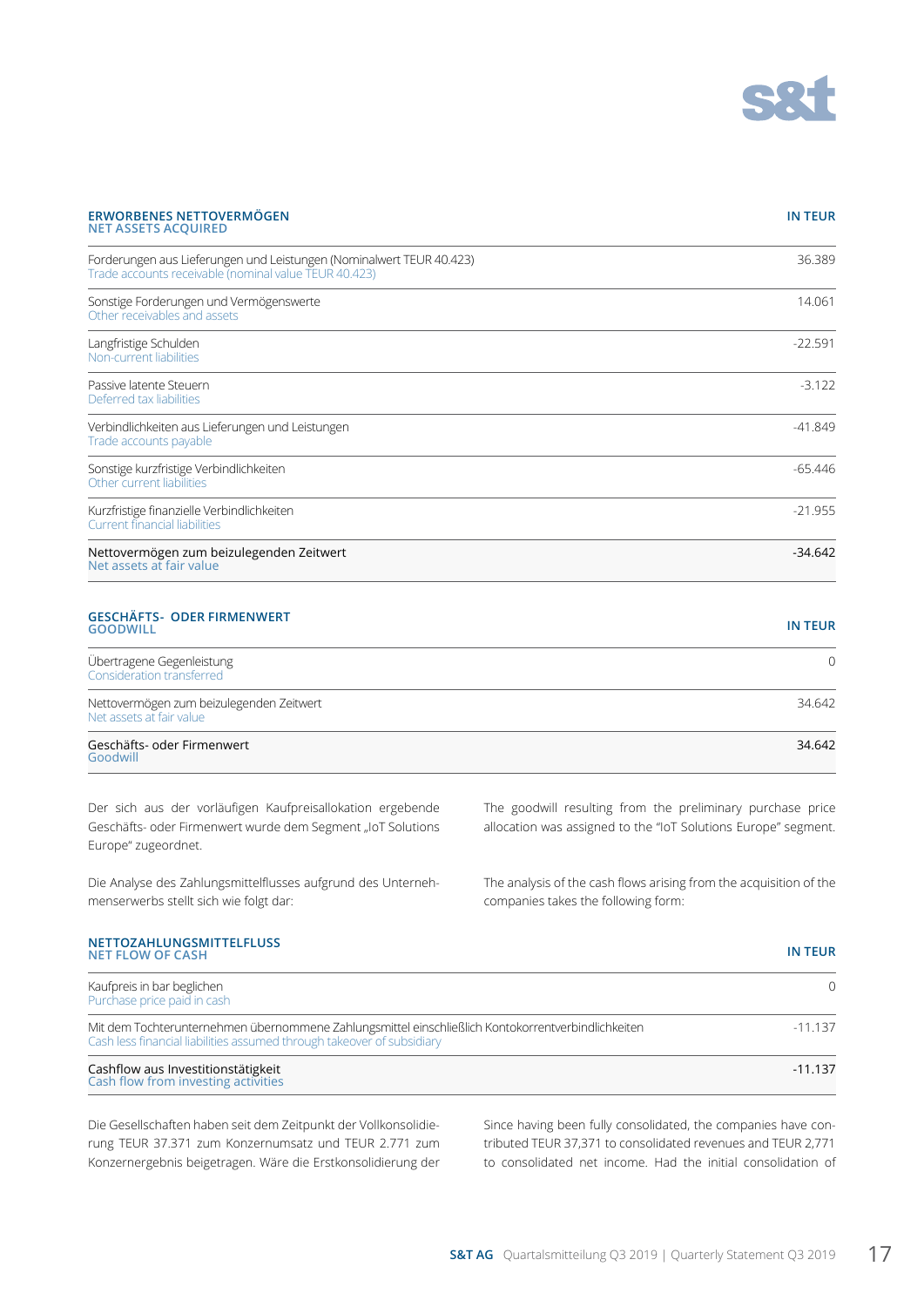beiden Geschäftsbereiche zum 1. Jänner 2019 erfolgt, hätten sich die Umsatzerlöse des Konzerns um TEUR 50.295 und das Konzernergebnis um TEUR -31.424 (inkl. Restrukturierungsaufwand) verändert.

#### **ERWERB VON 51% DER ANTEILE AN DER BASS SYSTEMS S.R.L., CHISINAU, MOLDAWIEN**

Mit August 2019 wurde ein notarieller Kaufvertrag über den Erwerb von 51% der Geschäftsanteile der BASS Systems S.R.L., Chisinau, Moldawien, sowie den gleichzeitigen Verkauf von 49% der Anteile an der S&T Mold srl, Chisinau, Moldawien, durch die S&T AG abgeschlossen. Die S&T AG hält nach Abschluss dieser Transaktion 51% an der S&T Mold srl. und an der BASS Systems S.R.L. Die BASS Systems S.R.L. ist einer der führenden IT-System Integratoren in Moldawien. Spezialisiert auf Hard- und Softwarelösungen bietet die Gesellschaft eine breite Palette an Dienstleistungen und Technologien internationaler Marktführer an. Der Kaufpreis besteht einerseits aus einem fixen Barkaufpreis iHv TEUR 5.739 und andererseits aus einem variablen Anteil iHv TEUR 10.609 auf Basis einer Earn-Out Vereinbarung über die Geschäftsjahre 2019 und 2020.

Die erworbenen Vermögenswerte und Schulden wurden im Rahmen der Erstkonsolidierung im Konzernabschluss mit folgenden vorläufigen beizulegenden Zeitwerten erfasst:

#### **ERWORBENES NETTOVERMÖGEN NET ASSETS ACQUIRED**

the companies taken place as of January 1, 2019, the Group's revenues would have been changed by TEUR 50,295, and the consolidated net income by TEUR -31,424 (with this including restructuring expenses).

#### **ACQUISITION OF 51% OF THE SHARES OF BASS SYSTEMS S.R.L., CHISINAU, MOLDOVA**

In August 2019, S&T AG signed a notarial Master purchase agreement to buy 51% of the shares of BASS Systems S.R.L., Chisinau, Moldova, and at the same time to sell 49% of the shares of S&T Mold srl, Chisinau, Moldova. After closing this transaction, S&T AG holds 51% of S&T Mold srl. and of BASS Systems S.R.L. respectively. BASS Systems S.R.L. is a leading IT systems integrator in Moldova. It is specialized in providing hardware and software-based solutions and offers a wide choice of services and technologies from international market leaders. The purchase price consisted of a fixed cash component amounting to TEUR 5,739, and of a variable component coming to TEUR 10,609. This calculation is based upon an earn-out agreement depending on the results achieved in financial years 2019 and 2020.

The assets and liabilities acquired were recognized at the following preliminary fair values upon the company's initial consolidation in the Group's consolidated financial statements:

#### **IN TEUR**

| Liquide Mittel<br>Cash and cash equivalents                                                                                   | 2.813    |
|-------------------------------------------------------------------------------------------------------------------------------|----------|
| Langfristige Vermögenswerte<br>Non-current assets                                                                             | 3.966    |
| Vorräte<br>Inventories                                                                                                        | 1.751    |
| Forderungen aus Lieferungen und Leistungen (Nominalwert TEUR 12.311)<br>Trade accounts receivable (nominal value TEUR 12.311) | 12.117   |
| Sonstige Forderungen und Vermögenswerte<br>Other receivables and assets                                                       | 1.174    |
| Langfristige Schulden<br>Non-current liabilities                                                                              | $-2.929$ |
| Passive latente Steuern<br>Deferred tax liabilities                                                                           | $-462$   |
| Verbindlichkeiten aus Lieferungen und Leistungen<br>Trade accounts payable                                                    | $-3.370$ |
| Sonstige kurzfristige Verbindlichkeiten<br>Other current liabilities                                                          | $-8.422$ |
| Nettovermögen zum beizulegenden Zeitwert<br>Net assets at fair value                                                          | 6.638    |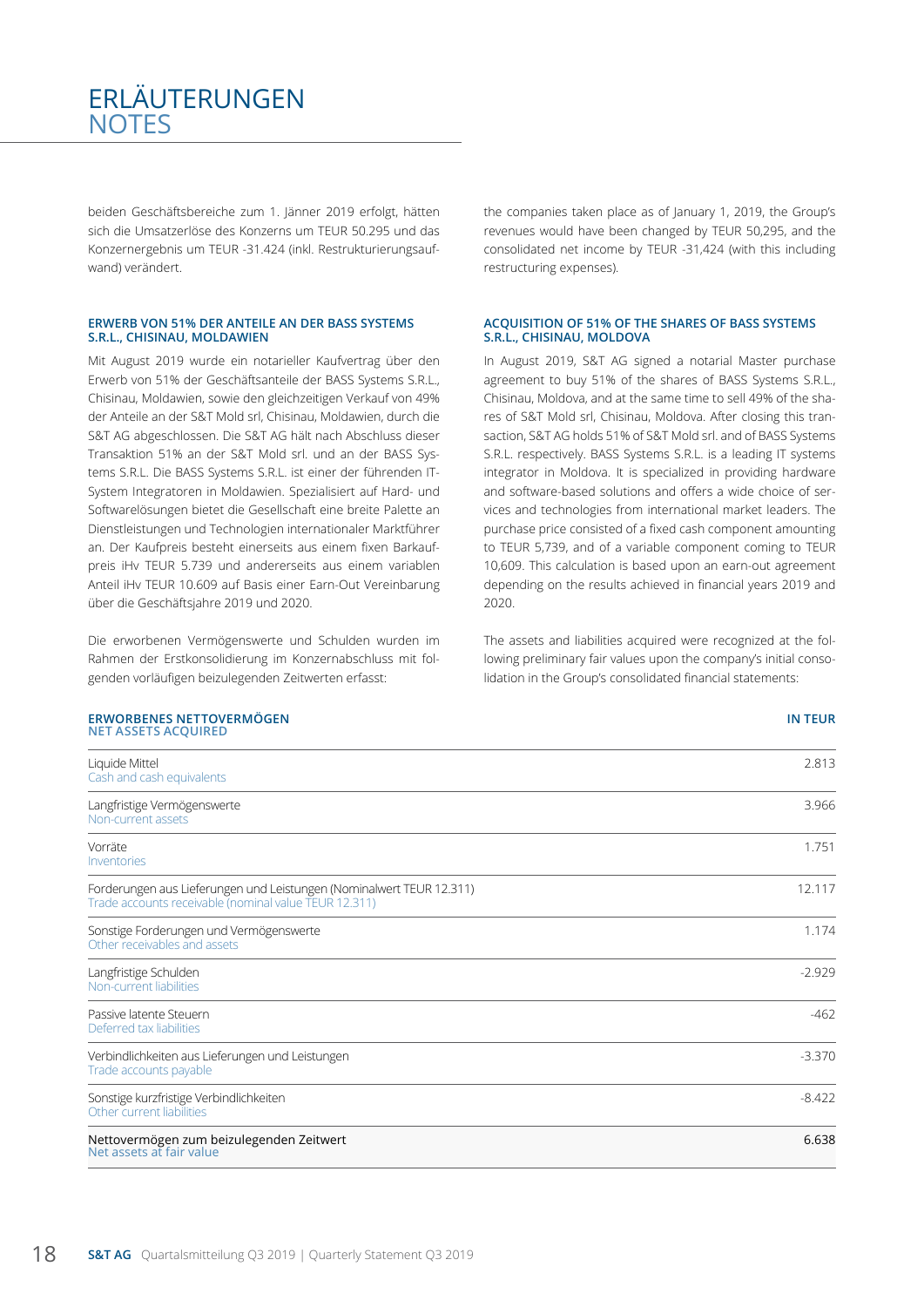

#### **GESCHÄFTS- ODER FIRMENWERT GOODWILL IN TEUR**

 $\Omega$ 

2.813

2.813

| Übertragene Gegenleistung<br>Consideration transferred                                                                 | 16.349   |
|------------------------------------------------------------------------------------------------------------------------|----------|
| Zum anteiligen Nettovermögen bewertete Anteile ohne beherrschenden Einfluss<br>Non-controlling interests at fair value | 3.252    |
| Nettovermögen zum beizulegenden Zeitwert<br>Net assets at fair value                                                   | $-6.638$ |
| Geschäfts- oder Firmenwert<br>Goodwill                                                                                 | 12.963   |

Der sich aus der vorläufigen Kaufpreisallokation ergebende Geschäfts- oder Firmenwert wurde dem Segment "IT Services" zugeordnet.

Die Analyse des Zahlungsmittelflusses aufgrund des Unternehmenserwerbs stellt sich wie folgt dar:

### The goodwill resulting from the preliminary purchase price allocation was assigned to the "IT Services" segment.

The analysis of the cash flows arising from the acquisition of the company takes the following form:

| NETTOZAHLUNGSMITTELFLUSS<br><b>NET FLOW OF CASH</b>                                                                                                                     | <b>IN TEUR</b> |
|-------------------------------------------------------------------------------------------------------------------------------------------------------------------------|----------------|
| Kaufpreis in bar beglichen<br>Purchase price paid in cash                                                                                                               |                |
| Mit dem Tochterunternehmen übernommene Zahlungsmittel abzüglich Kontokorrentverbindlichkeiten<br>Cash less financial liabilities assumed through takeover of subsidiary | 2.813          |
| Cashflow aus Investitionstätigkeit                                                                                                                                      | 2.813          |

Cash flow from investing activities

Die Gesellschaft hat seit dem Zeitpunkt der Vollkonsolidierung TEUR 4.448 zum Konzernumsatz und TEUR 874 zum Konzernergebnis beigetragen. Wäre die Erstkonsolidierung der Gesellschaft zum 1. Jänner 2019 erfolgt, hätten sich die Umsatzerlöse des Konzerns um TEUR 13.465 und das Konzernergebnis um TEUR 3.897 verändert.

## **EIGENKAPITAL**

 $\overline{\phantom{a}}$ 

Zum 30. September 2019 betrug das Grundkapital der S&T AG TEUR 66.096 (31. Dezember 2018: TEUR 66.089) und ist in 66.096.103 (31. Dezember 2018: 66.089.103) auf Inhaber lautenden Stückaktien ohne Nennbetrag zerlegt. Die Entwicklung stellt sich wie folgt dar:

Since having been fully consolidated, the company has contributed TEUR 4,448 to consolidated revenue and TEUR 874 to consolidated net income. Had the initial consolidation taken place on January 1, 2019, consolidated revenues would have been changed by TEUR 13,465 and consolidated net income by TEUR 3,897.

# **EQUITY**

As of September 30, 2019, the share capital of S&T AG amounted to TEUR 66,096 (December 31, 2018: TEUR 66,089). It is divided into 66,096,103 (December 31, 2018: 66,089,103) non-par value bearer shares. The subscribed capital's development was as follows:

| <b>IN TEUR</b>                                                                      | 2019   | 2018   |
|-------------------------------------------------------------------------------------|--------|--------|
| Gezeichnetes Kapital zum 1. Jänner<br>Subscribed capital as of January 1            | 66.089 | 63 442 |
| Kapitalerhöhung aus bedingtem Kapital<br>Increase in capital by conditional capital |        | 469    |
| Gezeichnetes Kapital zum 30. September<br>Subscribed capital as of September 30     | 66.096 | 63.911 |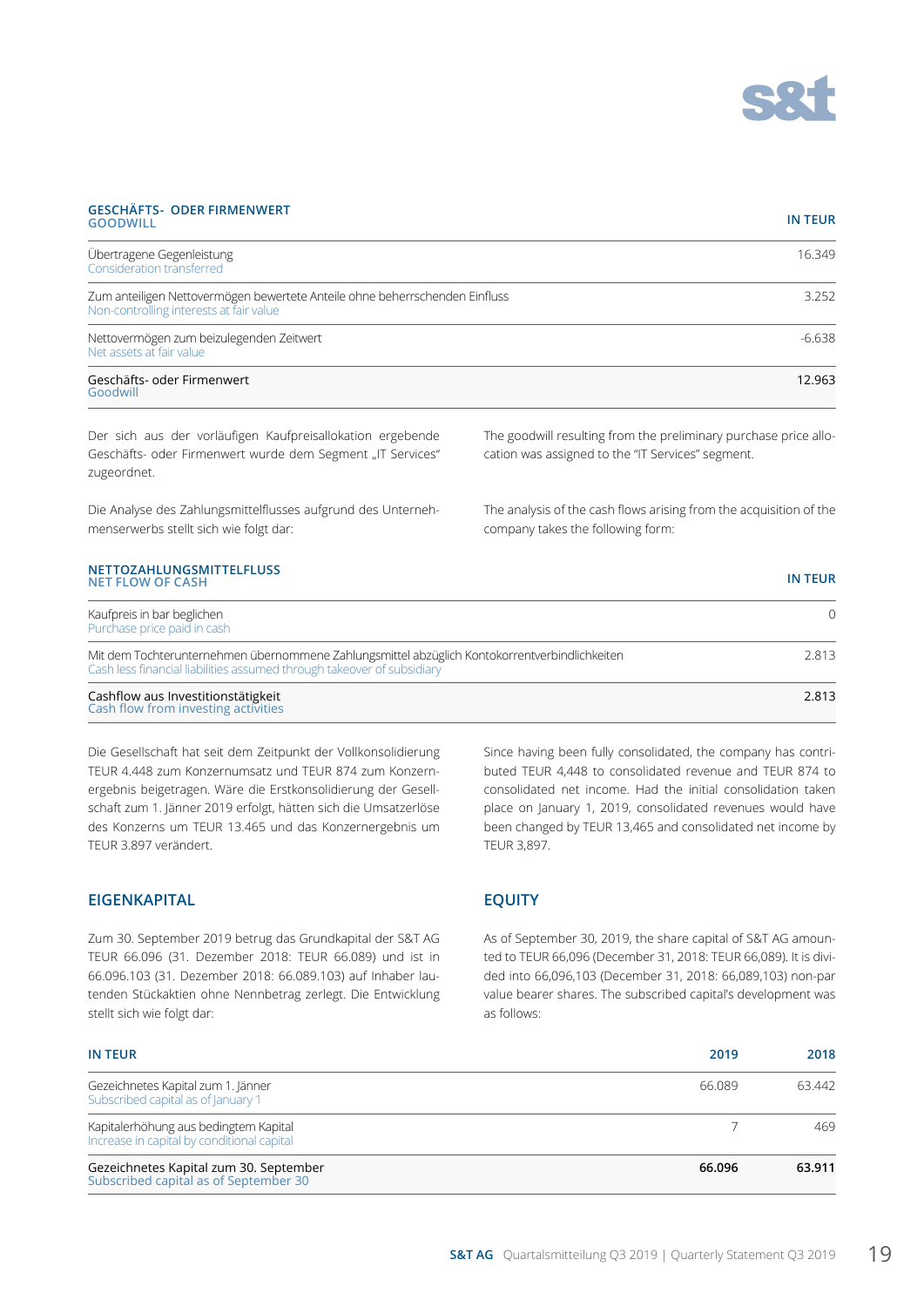Der Vorstand der S&T AG hat am 22. Juli 2019 beschlossen, auf Grundlage des Ermächtigungsbeschlusses der außerordentlichen Hauptversammlung vom 15. Jänner 2019, ein Rückkaufprogramm für eigene Aktien durchzuführen. Der maximale Gesamtbetrag zum Erwerb eigener Aktien beläuft sich auf EUR 30 Mio. und wird spätestens am 27. Dezember 2019 abgeschlossen sein. Bis zum 30. September 2019 hat die Gesellschaft 540.800 Stück eigener Aktien erworben.

### **GEZAHLTE DIVIDENDEN**

Die für das Geschäftsjahr 2018 vorgeschlagene Dividende in Höhe von EUR 0,16 je Aktie wurde in der 20. ordentlichen Hauptversammlung vom 21. Mai 2019 beschlossen. Die Zahlung der Dividende erfolgte am 29. Mai 2019.

### **EREIGNISSE NACH DEM ABSCHLUSSSTICHTAG UND SONSTIGE ANGABEN**

- › Am 23. September 2019 hat die S&T AG den Vorstand der Kontron S&T AG informiert, dass ihr Aktien der Kontron S&T AG in Höhe von mehr als 95% des Grundkapitals gehören und sie in diesem Zuge die Durchführung eines förmlichen Verfahrens zur Übertragung der Aktien der übrigen Aktionäre (Minderheitsaktionäre) nach den §§ 327a ff. dt. AktG auf die S&T AG als Hauptaktionärin gegen Gewährung einer angemessenen Barabfindung (sog. Squeeze-out) verlangt. Sobald die Ermittlung der Barabfindung und die Prüfung der Angemessenheit der Barabfindung durch den zwischenzeitlich gerichtlich bestellten Prüfer abgeschlossen sind, wird das Verlangen mit der Abfindungshöhe sowie sämtlichen gesetzlich geforderten Dokumenten durch die S&T AG konkretisiert sowie eine Hauptversammlung durch die Kontron S&T AG (geplant für Jänner 2020) einberufen werden.
- › Die S&T Romania S.R.L., eine 100% Konzerngesellschaft der S&T Gruppe, hat am 14. Oktober 2019 eine Absichtserklärung betreffend des Erwerbes von 100% der Geschäftsanteile der CRONUS eBUSINESS S.R.L. mit Sitz in Bukarest, Rumänien, abgeschlossen. CRONUS eBUSINESS S.R.L. ist einer der führenden Anbieter von Netzwerk- und Sicherheitslösungen in Rumänien. Die Unterschrift der endgültigen Verträge und das Closing sind für November 2019 geplant.
- › Die S&T AG hat am 24. Oktober 2019 einen notariellen Kaufvertrag über den Erwerb von 100% der Geschäftsanteile an der AIS Automation GmbH mit Sitz in Dresden, Deutschland, – vorbehaltlich der Genehmigung der deutschen Kartellbehörde – unterfertigt. Die AIS Automation GmbH ist auf die Entwicklung innovativer und flexibler Softwarelösungen im

On July 22, 2019, the Executive Board resolved – on the basis of the resolution of authorization passed at the Extraordinary General Meeting held on January 15, 2019 – to conduct a program of repurchasing own shares. The maximum amount permitted for the acquisition of own shares comes to EUR 30 million. This is to be completed by no later than December 27, 2019. As of September 30, 2019, the company had acquired 540,800 own shares.

### **DIVIDENDS PAID**

The 20th Annual General Meeting of S&T AG was held on May 21, 2019. The dividend proposed for financial year 2018 came to EUR 0.16 per share and was paid on May 29, 2019.

### **EVENTS AFTER THE BALANCE SHEET DATE AND OTHER INFORMATION**

- › On September 23, 2019, S&T AG informed the executive board of Kontron S&T AG that the former held shares in Kontron S&T AG amounting to more than 95% of the latter's share capital. As a consequence of this, the former demanded the conducting of an official transferring of the shares held by the other shareholders (minority shareholders) to S&T AG, which is the main shareholder in the latter. This "squeeze out" accords to §§ 327a ff. dt. of the Shares Act (AktG), and is to be compensated for by an appropriate cash settlement. Once the calculation of this cash settlement and the verification of the appropriateness of its amount have been concluded by the legal appointed auditors, the demand will be placed in its concrete form by S&T AG. This will entail the disclosure of the amount of compensation and the delivery of all legallyrequired documents. This will be accompanied by Kontron S&T AG's convocation of an Annual General Meeting (planned for January 2020).
- › S&T Romania S.R.L., which is consolidated on a 100% basis in the S&T Group, concluded on October 14, 2019, a declaration of intent involving the purchasing of 100% of the shares of CRONUS eBUSINESS S.R.L. headquartered in Bucharest, Romania. CRONUS eBUSINESS S.R.L. is a leading supplier of network and security solutions in that country. The signing of the final contracts and the closing are planned for November 2019.
- › As of October 24, 2019, S&T AG signed a Master purchase agreement of 100% of the shares of AIS Automation GmbH, which is headquartered in Dresden, Germany. This transaction is subject to its authorization by Germany's anti-trust authorities. AIS Automation GmbH is specialized in the development of innovative and flexible software-based solutions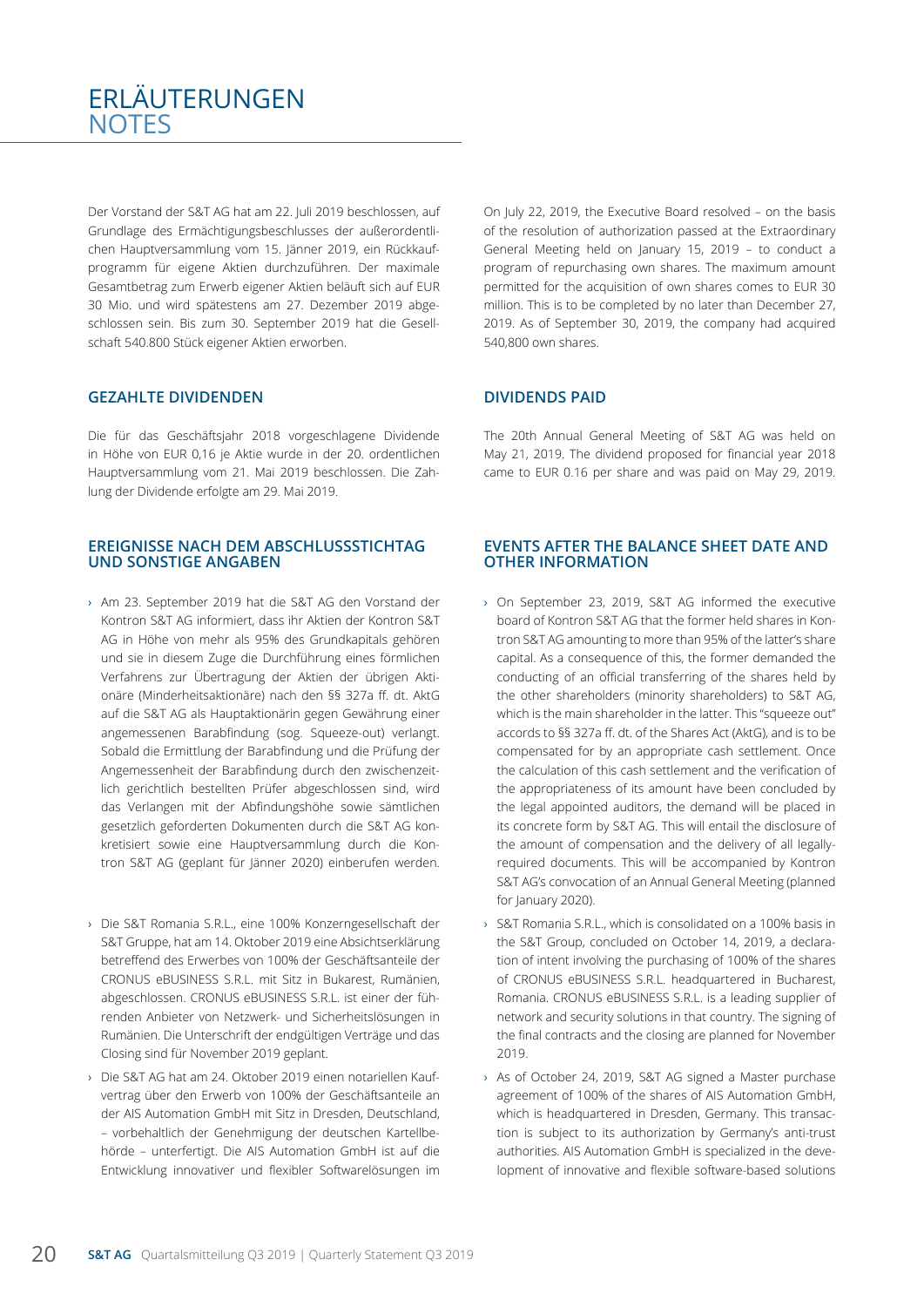

Bereich der Automatisierungstechnik spezialisiert. Das Closing der Transaktion ist für November 2019 vorgesehen.

› Aus dem laufenden Programm zum Erwerb eigener Aktien ("Aktienrückkaufprogramm II 2019") hat die S&T AG bis zum Tag der Veröffentlichung dieser Quartalsmitteilung 724.988 Stück eigene Aktien zum Gesamtpreis von EUR 13.405.979 erworben. Der gewichtete Durchschnittskurs betrug somit EUR 18,49.

Linz, 7. November 2019

used in the area of automation technologies. The transaction's

› From the current program of acquisition of own shares ("Shares repurchase program II 2019"), S&T had acquired as of the date of publication of this report 724.988 own shares at a total purchase price of EUR 13,405,979. The weighted ave-

closing is set for November 2019.

rage purchase price came to EUR 18.49.

Linz, November 7, 2019

Hannes Niederhauser eh Michael Jeske eh Peter Sturz eh Richard Neuwirth eh Carlos Manuel Nogueira

Queiroz eh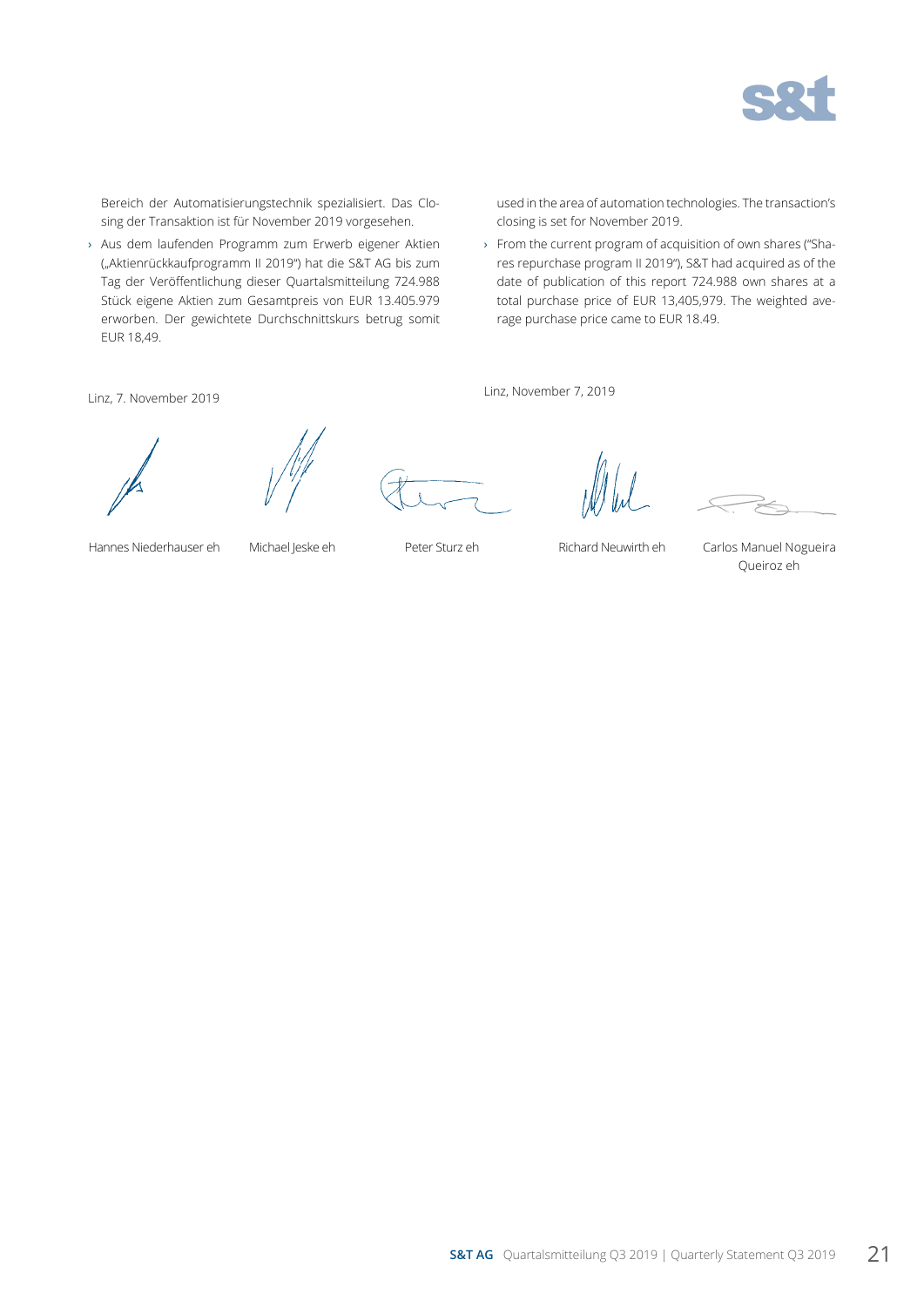Unter der Adresse https://ir.snt.at/reports/Reports.de.html finden Sie ab dem jeweiligen Veröffentlichungstag unseren Geschäftsbericht und unsere Quartalsberichte- und Mitteilungen. Auch eventuelle Terminaktualisierungen geben wir rechtzeitigauf unserer Website bekannt.

Diese Quartalsmitteilung ist am 7. November 2019 veröffentlicht worden. Sie liegt in deutscher und englischer Sprache vor. Maßgeblich ist stets die deutsche Fassung.

Die Quartalsmitteilung enthält zukunftsbezogene Aussagen, die auf gegenwärtigen Annahmen und Schätzungen des Vorstandes über künftige Entwicklungen beruhen. Auch wenn wir der Ansicht sind, dass die enthaltenen Annahmen und Schätzungen realistisch und zutreffend sind, unterliegen sie gewissen Risiken und Unsicherheiten, die dazu führen können, dass die künftigen tatsächlichen Ergebnisse wesentlich von den Annahmen und Schätzungen abweichen. Zu den Faktoren, die zu einer Abweichung führen können, zählen unter anderem Änderungen der gesamtwirtschaftlichen Lage, der Geschäfts-, Wirtschafts- und Wettbewerbssituation, Wechselkurs- und Zinsschwankungen sowie Änderungen der Geschäftsstrategie. Wir übernehmen keine Garantie, dass die künftige Entwicklung und die künftigen tatsächlichen Ergebnisse mit den in dieser Quartalsmitteilung geäußerten Annahmen und Schätzungen übereinstimmen. Die in dieser Quartalsmitteilung getroffenen Annahmen und Schätzungen werden nicht aktualisiert.

Our annual report and our quarterly reports and notifications can be found on our website under https://ir.snt.at/reports/Reports.en.html from publication date. Any eventual date changes are also announced on our website in good time.

This quarterly notification was published on November 7, 2019. It is available in German and in English. The German version is authoritative.

This quarterly notification contains statements relating to the future that are based on current assumptions and estimates of the Management Board concerning future development. Although we are of the opinion that the assumptions and estimates are realistic and correct, they are subject to certain risks and uncertainties that may cause actual future results to diverge materially from the assumptions and estimates. Factors that may result in a discrepancy include changes in the overall economic, business, financial and competitive situation, exchange and interest rate fluctuations as well as changes to the business strategy. We cannot guarantee that the future development and actual future results will coincide with the assumptions and estimates expressed in this quarterly notification. Assumptions and estimates presented in this quarterly notification will not be updated.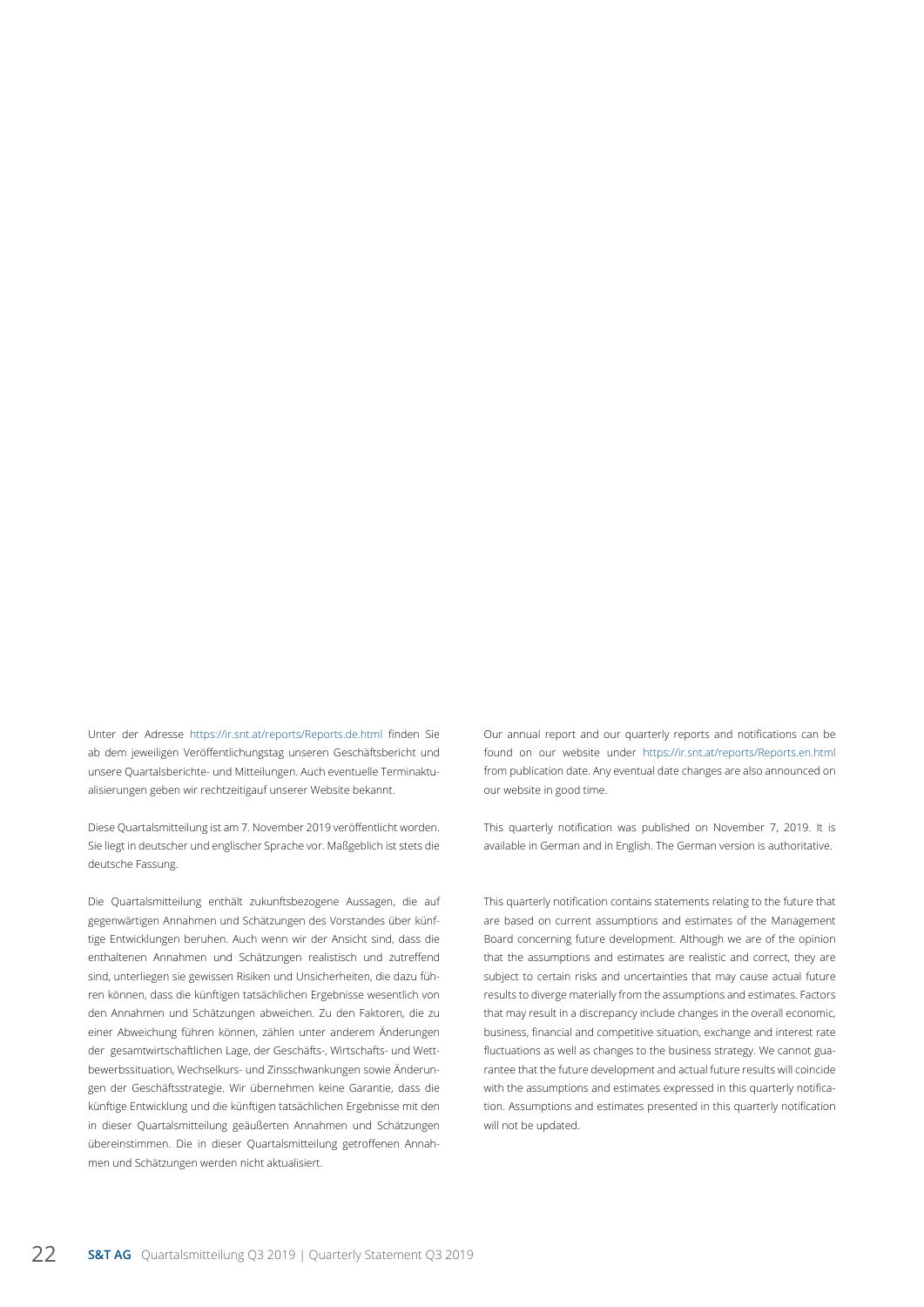